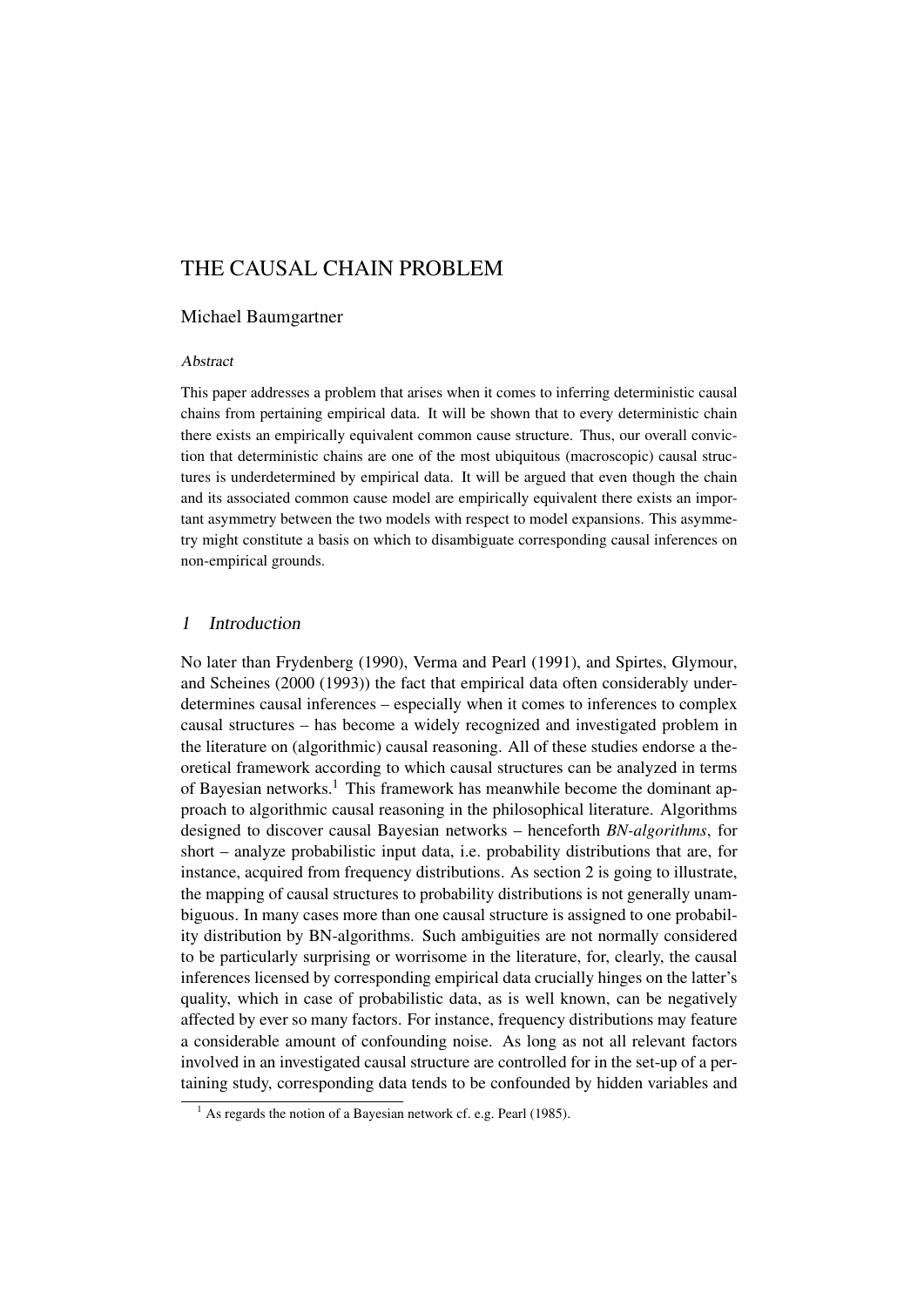is, hence, likely not to unambiguously reflect underlying causal structures. If ambiguities in causal reasoning can at least partially be ascribed to confounding noise in the data, the ambiguity ratio of a particular frequency distribution can simply be understood as an indicator of how close the set-up behind a corresponding study has come to an ideal noise-free set-up.

This raises the question as to whether it is possible to unambiguously infer complex causal structures from data that has been collected against (idealized) homogeneous causal backgrounds without confounding noise, i.e. from data that directly exhibits *deterministic* dependencies among specific configurations of variables, or whether inferences to causal structures – both of the probabilistic or the deterministic type – are underdetermined by empirical data in principle. This is one of the core questions addressed in this paper. While, since the early 1990ies, all the studies concerned with ambiguous causal inferences have been focussing on ambiguities affecting the causal interpretation of probabilistic data, this paper investigates whether similar ambiguities arise in case of deterministic systems. Addressing this question is not only relevant for determining whether the empirical underdetermination of causal inferences is a matter of principle or merely a consequence of unsuitable or noisy data. It is also of relevance to those areas of causal research that are in fact analyzing deterministic data, such as studies conducted in fully controlled laboratory contexts or so-called *narrow case* or *small-*N *studies* in social sciences.<sup>2</sup>

As is well known, algorithms uncovering causal Bayesian networks are not applicable to deterministic structures that are investigated on a sufficiently finegrained level such that deterministic dependencies actually show up in the data, because such systems violate one of the fundamental assumptions of the BNframework: causal faithfulness.<sup>3</sup> Before we can thus address the primary question of this paper, the basics of a Boolean procedure of causal reasoning, which is custom-built for the analysis of deterministic structures, are introduced in section 3. Section 4 then shows that even data that has been collected against a noisefree causal background such that deterministic dependencies are exhibited cannot always unambiguously be assigned to causal structures. In fact, we shall find that there exists a systematic empirical underdetermination of inferences to one specific causal structure: deterministic chains. It will turn out that whenever deterministic data could be modeled in terms of a causal chain, it could equally be modeled in terms of a common cause structure. To every deterministic chain there exists an empirically equivalent common cause structure. This is what I shall dub the *causal chain problem*. The paper concludes by indicating an important asymmetry between modeling deterministic data in terms of a chain and a common cause structure, respectively. Even though the deterministic chain and common cause

<sup>&</sup>lt;sup>2</sup> Cf. Ragin (1987), Ragin (2000), or Mahoney (2000).

 $3$  Cf. e.g. Spirtes, Glymour, and Scheines (2000 (1993)), pp. 53-57, Glymour (2007). The causal faithfulness assumption is also briefly reviewed in section 2 below.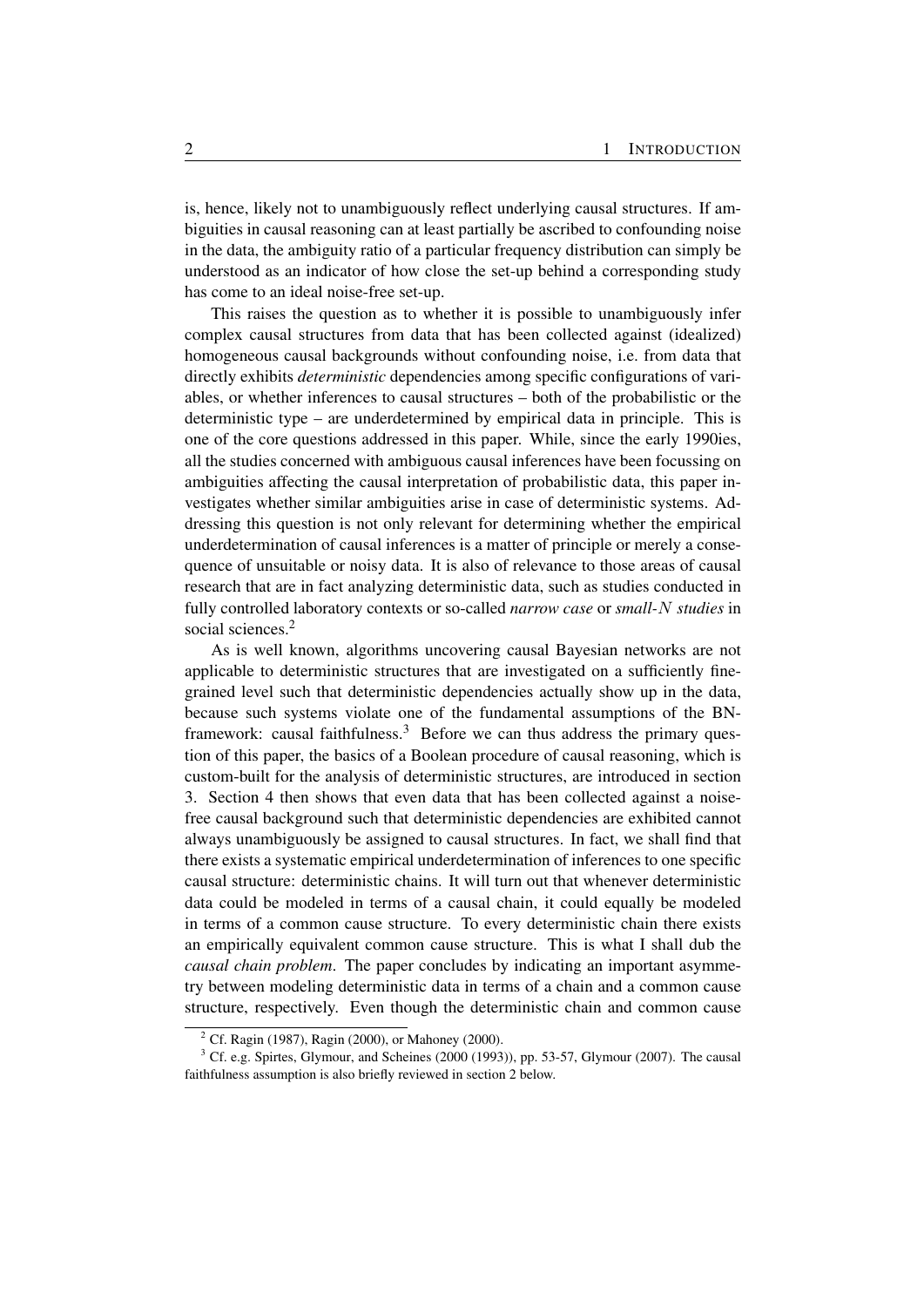models are empirically equivalent they behave radically differently under model expansions.

#### 2 Probabilistic Indistinguishability

In order to determine how causal structures and probability distributions are connected, all the different causal discovery algorithms developed in the BNframework impose two important constraints on the causal structures and the probabilistic data generated by these structures: The structures and the data must satisfy the conditions expressed in the *causal Markov assumption* and in the *faithfulness assumption*. <sup>4</sup> The causal Markov assumption states that in a probability distribution P generated by a (acyclic)<sup>5</sup> causal structure S a variable Z is independent of all its non-effects in  $S$  conditional on all of  $Z$ 's direct causes, provided that no direct common causes of any two variables in S are left out of  $P$ . According to the faithfulness assumption, there are no other conditional independence relations in  $\mathcal P$  than the ones implied by the causal Markov assumption. As this section is going to briefly review, probability distributions are not unambiguously connected to causal structures by these two assumptions.

Such as to illustrate the ambiguities that arise when it comes to causally analyzing probabilistic data consider the structures (a), (b) and (c) graphed in figure 1. If these structures are causally Markov and faithful, they generate



Fig. 1: (a), (b), and (c) represent three Markov equivalent causal structures – that equivalence being symbolized by " $\equiv$ ". Suitable extensions of graphs (a) and (c) yield graphs (a<sub>1</sub>) and (c<sub>1</sub>), which are not Markov equivalent. Not all extensions of (a), (b) and (c), however, resolve equivalencies. This is illustrated by extensions  $(a_2)$ and  $(c_2)$ .

<sup>4</sup> Cf. e.g. Spirtes, Glymour, and Scheines (2000 (1993)), pp. 29-31, Glymour (1997), Glymour (2007).

<sup>5</sup> Both Boolean and BN-methodologies of causal reasoning are designed to uncover acyclic structures only. The causal structures considered in the following are hence implicitly assumed not to feature feedbacks.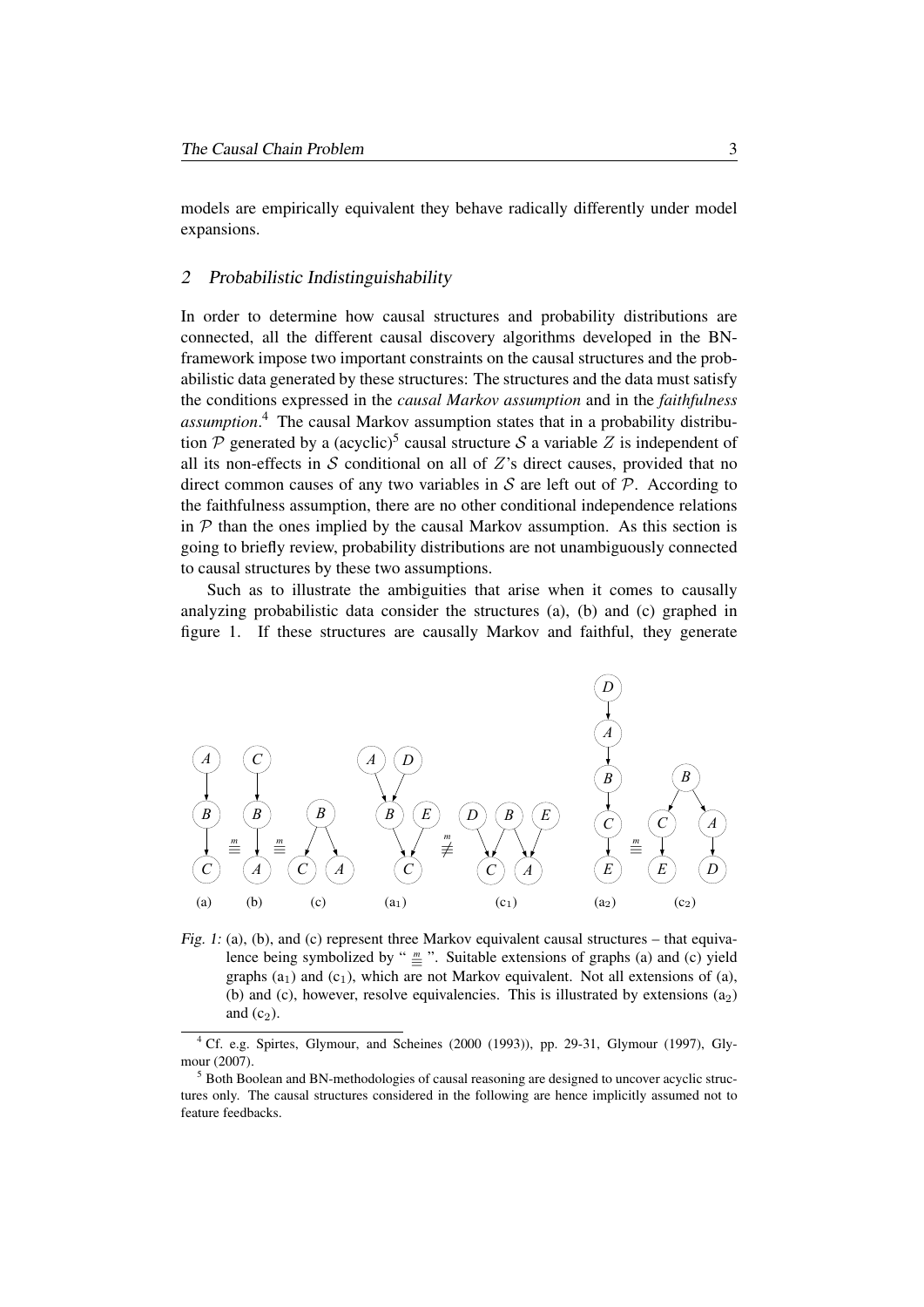probability distributions that exhibit identical conditional independence relations. The three variables or factors contained in these structures are positively correlated except for  $A$  and  $C$  being independent given  $B$  in all three structures, i.e.  $p(A | B \wedge C) = p(A | B)$ . (a), (b) and (c), hence, are *Markov equivalent* or *probabilistically indistinguishable*, respectively.<sup>6</sup> They constitute a *Markov equivalence class*. Structures in a Markov equivalence class cannot be discerned by BNalgorithms.

If indistinguishable structures are suitably extended by further variables, ambiguities may disappear. For instance, structures  $(a_1)$  and  $(c_1)$  in figure 1 are such disambiguating extensions of (a) and (c), respectively. Provided that the structure depicted in graph  $(c_1)$  is causally Markov and faithful, it, for example, gives rise to a dependence of A and E, i.e.  $p(A \mid E) > p(A)$ , which is not the case for the structure represented by  $(a_1)$ . However, not all extensions of Markov equivalents resolve ambiguities, as e.g. extensions  $(a_2)$  and  $(c_2)$  of  $(a)$  and  $(c)$  illustrate. Even though  $(a_2)$  and  $(c_2)$  are probabilistically distinguishable from (a) and (c), they are again contained in one and the same Markov equivalence class, as they induce identical conditional independence relations among their five variables. Frydenberg (1990) and Verma and Pearl (1991) have shown that probabilistic indistinguishability can be nicely captured in graphical terms: Two (acyclic) causal graphs  $G_1$  and  $G_2$  represent two probabilistically indistinguishable causally Markov and faithful causal structures iff (i)  $G_1$  and  $G_2$  have the same vertex set; (ii)  $G_1$  and  $G_2$  have the same adjacencies; and (iii)  $G_1$  and  $G_2$  have the same *unshielded colliders*, where an unshielded collider is constituted by two edges that collide at the same vertex and whose tails are not adjacent.<sup>7</sup>

Countless causal structures are probabilistically indistinguishable in this sense and, accordingly, many causal inferences drawn on the basis of probabilistic data are ambiguous. There are several proposal in the literature as to how to disambiguate the causal interpretation of probabilistic data. Broadly, these proposals can be grouped into two categories. The first category is constituted by suggestions to the effect that structures as (a), (b) and (c) or (a<sub>2</sub>) and (c<sub>2</sub>) should be discerned by drawing on additional empirical information as temporal orderings of token events that instantiate the event types involved in these structures.<sup>8</sup> The disambiguation approaches contained in the second category resort to established causal knowledge about the specific structure under investigation, as e.g. knowledge about how to manipulate a particular structure in a systematic way.<sup>9</sup>

<sup>6</sup> Cf. e.g. Pearl (2000), pp. 19, 145, Verma and Pearl (1991).

<sup>&</sup>lt;sup>7</sup> Cf. also Spirtes, Glymour, and Scheines (2000 (1993)) and Glymour (1997). Two vertices  $V_1$ and  $V_2$  are said to be *adjacent* in a graph G iff there is an edge between  $V_1$  and  $V_2$  in G. In a directed edge from a vertex  $V_1$  to a vertex  $V_2$ ,  $V_1$  is called the *tail* and  $V_2$  the *head*. Two edges collide at a vertex  $V_1$  iff  $V_1$  is the head of both edges.

<sup>8</sup> Cf. e.g. Suppes (1970).

<sup>&</sup>lt;sup>9</sup> Cf. Spirtes, Glymour, and Scheines (2000 (1993)), ch. 4, Pearl (2000), or Woodward (2003), ch. 3.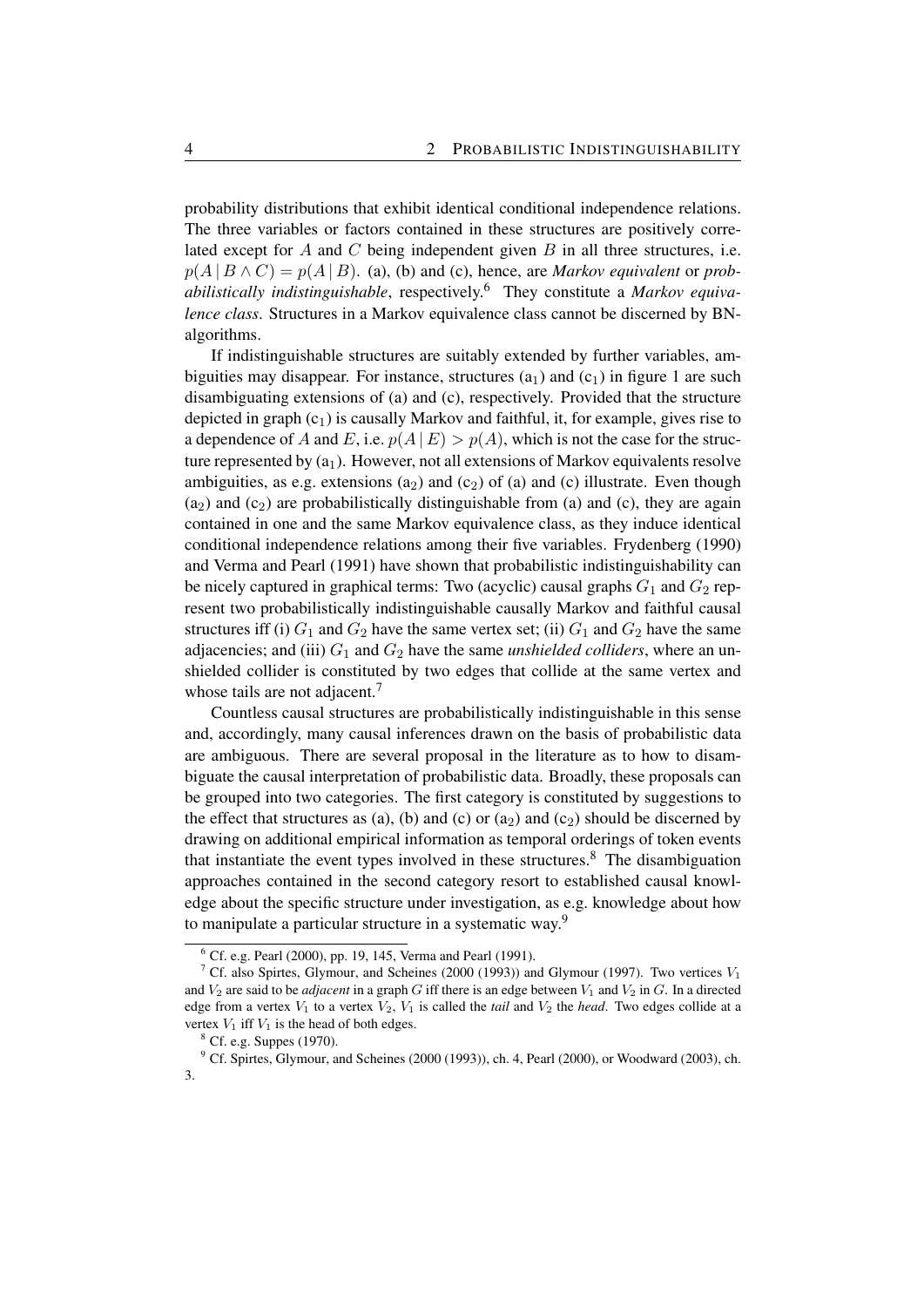As indicated in the introduction, rather than further investigating how causal inferences based on probability distributions can be disambiguated, the paper at hand shall be concerned with the question whether similar ambiguities arise in case of deterministic structures. To this end, the next section introduces the basics of a Boolean procedure that uncovers such structures.

#### 3 Uncovering Deterministic Structures

Even though there is little disagreement in the literature on the fact that many causal structures, especially on a macro level, are ultimately deterministic, deterministic data cannot be analyzed within the dominant (BN) framework, as such data features more conditional independence relations than are implied by the Markov condition and, thus, violates faithfulness.<sup>10</sup> In order to illustrate this violation of faithfulness consider structure (c) in figure 1 and, for simplicity, suppose that  $B$  is sufficient and necessary for  $C$ . In that case,  $B$  and  $A$  are independent conditional on  $C$ , i.e.  $p(A|B \wedge C) = p(A|C)$ , which is not implied by the causal Markov assumption. In a deterministic structure every value of at least one exogenous variable uniquely determines the values of at least one endogenous variable.<sup>11</sup> Such deterministic dependencies may, of course, not show up in corresponding data, if, for instance, not all variables involved in the structure are contained in the set of investigated variables or if not all relevant factors are controlled for in a pertaining study. However, if deterministic structures are investigated against a causally homogeneous background – say, in a laboratory context – to the effect that deterministic dependencies are actually exhibited in the data, the faithfulness assumption is violated as illustrated above.

Deterministic causal structures are traditionally analyzed by methodologies invoking Boolean techniques as e.g. Quine-McCluskey optimization of truthfunctions.<sup>12</sup> The main modern developments in this tradition can be found in Ragin (1987, 2000) and May (1999), as well as in Baumgartner (2008). For lack of space, a Boolean algorithm cannot be fully exhibited in the present context. This section is merely going to present the essential conceptual core of Boolean causal reasoning. The exemplary data used to illustrate the causal chain problem will then be kept as simple as possible, such that the problem becomes transparent without in-depth insights into the details of Boolean algorithms.

Boolean methodologies are designed to unfold deterministic structures on type level, i.e. they analyze general causation.<sup>13</sup> The relata of general causation are event types or *factors* for short. A factor that causes another factor is said to be

 $10$  Cf. e.g. Spirtes, Glymour, and Scheines (2000 (1993)), pp. 53-57, or Glymour (2007).

 $11$  For details cf. Glymour (2007), p. 236.

<sup>&</sup>lt;sup>12</sup> Cf. e.g. in Quine (1952, 1959).

<sup>&</sup>lt;sup>13</sup> At least two kinds of causal relations must be discerned: "Drinking is a cause of drunkenness" is a case of *general causation*, i.e. causation among event types or factors, while "Shamus' drinking of 6 beers at noon on September 7, 2004 causes Shamus' drunkenness in the afternoon of September 7, 2004" relates token events and, accordingly, is a case of *singular causation*.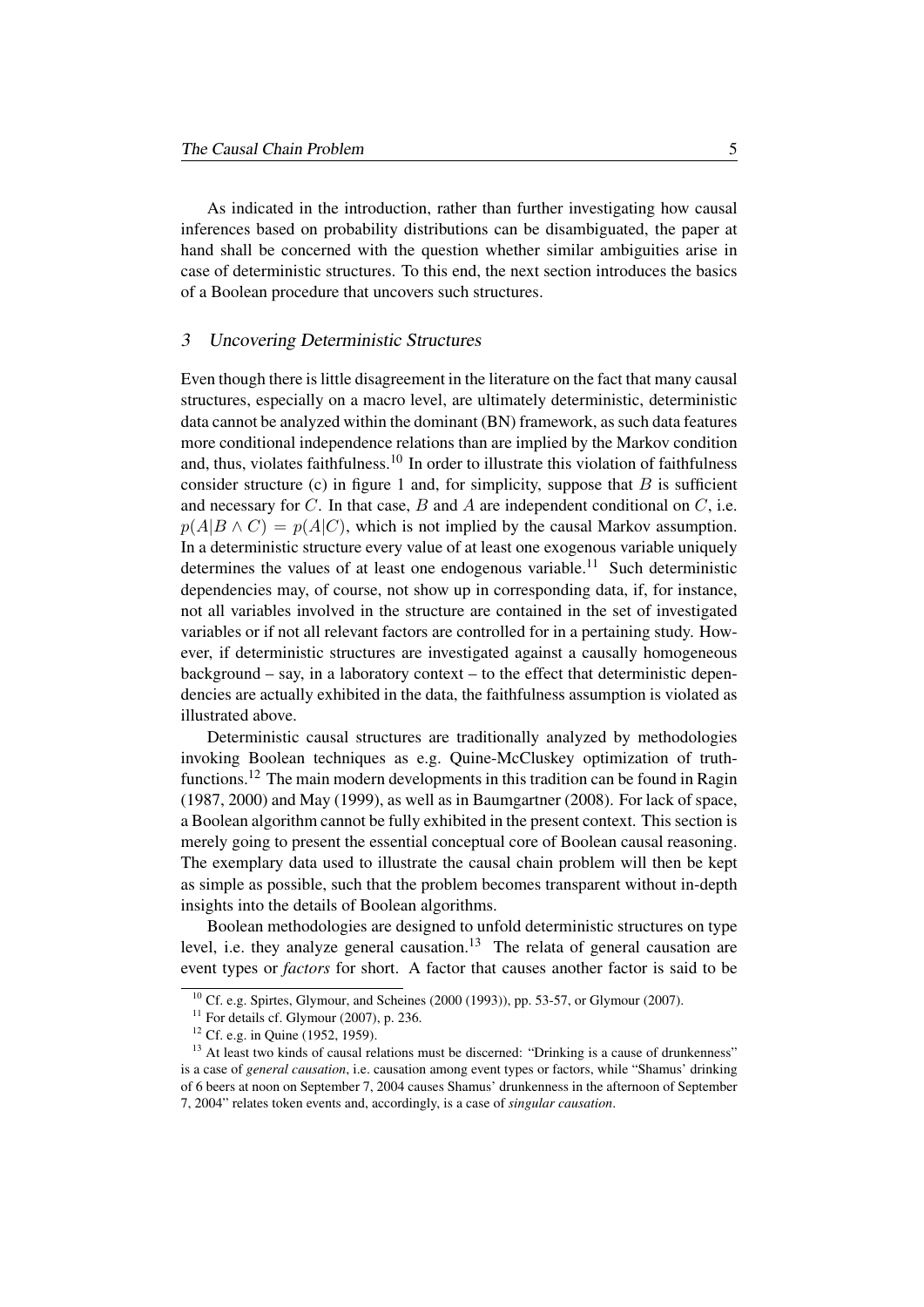*causally relevant* to the latter. Factors are taken to be similarity sets of event tokens. They are sets of type identical token events, of events that share at least one feature. Whenever a member of a similarity set that corresponds to an event type occurs, the latter is said to be *instantiated*. Factors are symbolized by italicized capital letters  $A$ ,  $B$ , etc. They are negatable. The negation of a factor  $A$  is written thus:  $\overline{A}$ .  $\overline{A}$  is simply defined as the complementary set of A. Alternatively, factors can be seen as binary variables that take the value 1 whenever an event of the corresponding type occurs and the value 0 whenever no such event occurs. That means Boolean algorithms are custom-built for deterministic structures featuring binary variables.<sup>14</sup>

Causal analyses are always relativized to a set of investigated factors. This set is referred to as the *factor frame* of a causal investigation. Factors are virtually never causally relevant to their effects in isolation. Rather, they are parts of whole causing complexes – *complex causes*. A complex cause only becomes causally effective if all of its constituents are co-instantiated, i.e. instantiated close-by or *coincidently*. Moreover, causes do not determine their direct effects to occur anywhere and anytime, but close-by. Determining a specific spatiotemporal interval such that, when factors are instantiated within that interval, they can be said to be coincidently instantiated is an intricate problem that, for lack of space, shall be sidestepped here.<sup>15</sup> As is usually done in studies on causal reasoning, I shall simply assume that for a given causal process under investigation it is sufficiently clear what the coincidence relation amounts to. Coincidently instantiated factors are termed *coincidences*. A coincidence can be seen as a conjunction of coincidently instantiated factors  $A_1 \wedge A_2 \wedge \ldots \wedge A_n$ , which for simplicity shall be abbreviated by a mere concatenation of pertaining factors:  $A_1A_2 \ldots A_n$ . Coincidences constitute the empirical data processed by Boolean procedures.<sup>16</sup> Data collection, of course, has to comply with specific constraints that guarantee the causal interpretability of that data. For instance, data must be collected against a homogeneous background or data collection must be exhaustive. As we are exclusively concerned with the causal interpretation of empirical data, the latter can simply be assumed to be properly collected here.

Such as to illustrate the nature of the data processed by Boolean procedures, take the factor frame  $\mathcal{F}_1$  consisting of the factors  $A, B, C, D$ , and E. Suppose, the behavior of these five factors is regulated by some deterministic causal structure. That there are deterministic dependencies among these factors means that they are not co-instantiatable in all logically possible combinations. If, for instance, factor

 $14$  The restriction to binary variables primarily serves conceptual simplicity. It allows for a straightforward implementation of Boolean optimization procedures, which are of great relevance to the uncovering of deterministic structures. Nonetheless, the restriction to binary variables implies that structures involving multi-valued variables must be encoded in binary terms before they can be treated by Boolean procedures, which, though always possible in case of deterministic structures, comes at the cost of an increased computational complexity (cf. e.g. Brayton and Khatri (1999)).

<sup>&</sup>lt;sup>15</sup> For more details on the notion of coincidence cf. Baumgartner  $((2008))$ , appendix A.

<sup>16</sup> Coincidences correspond to what Ragin (1987) calls *configurations*.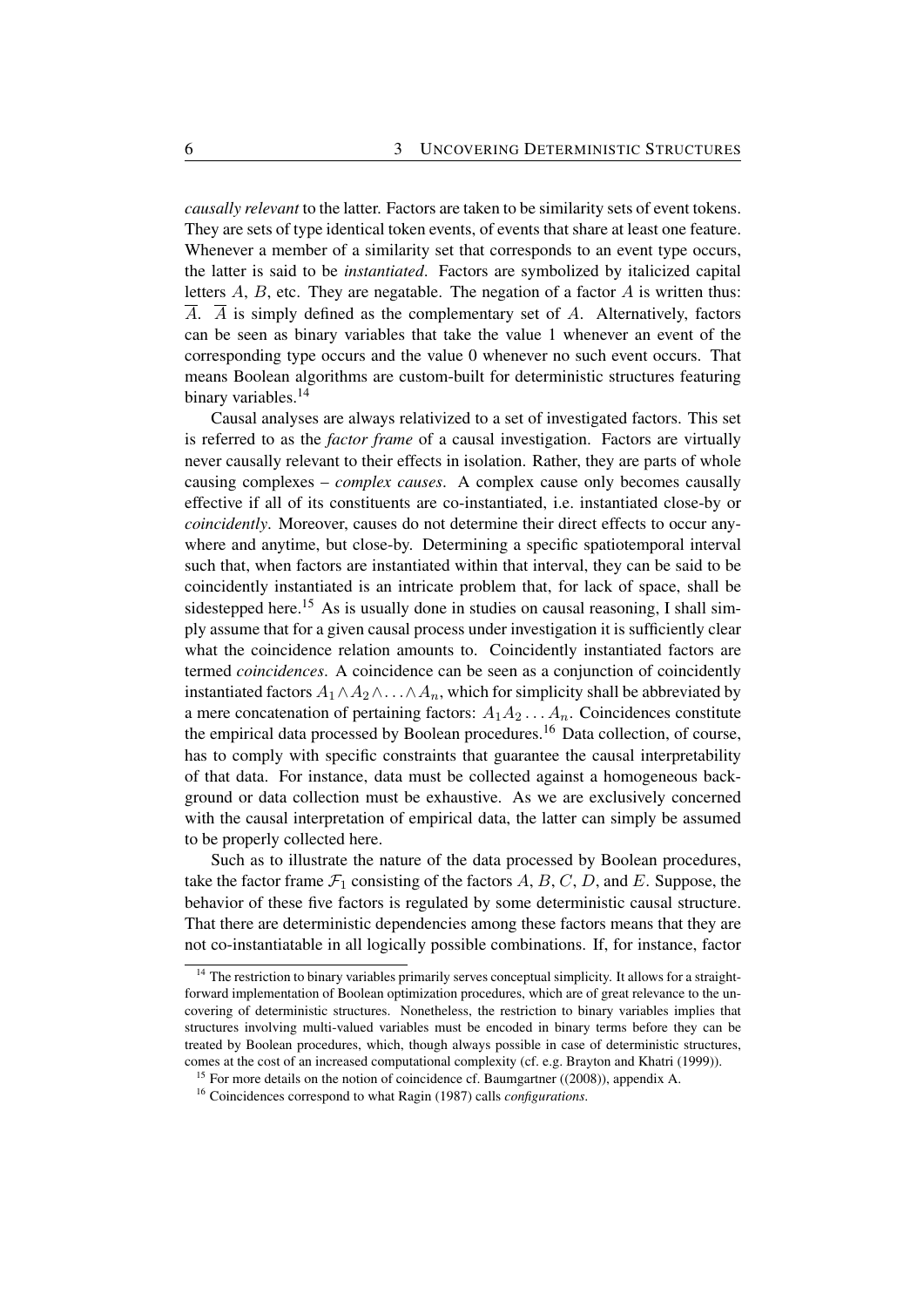| ABCDE                                     |
|-------------------------------------------|
| <i>ABCDE</i>                              |
| <i>ABCDE</i>                              |
| $\angle ABCDE$                            |
| $\cal{A} \cal{B} \cal{C} \cal{D} \cal{E}$ |
| $\angle ABCDE$                            |
| $\angle ABCDE$                            |
| ABCDE                                     |

Tab. 1: Exemplary coincidence list to be analyzed by Boolean methodologies.

A determines factor C, it is empirically impossible to realize the coincidence  $\overline{AC}$ . Thus, in order to infer a deterministic structure from empirical data, we need to know what coincidences of the factors in our investigated frame are empirically realizable. Boolean procedures, accordingly, infer causal structures from lists of e.g. experimentally observed coincidences as listed in table 1. The first row of that exemplary *coincidence list* features the coincidence ABCDE, which means that the five factors in  $\mathcal{F}_1$  have been observed to be instantiated coincidently. The second row then reports an observation of  $ABC\overline{D}E$  etc. In a nutshell, Boolean algorithms assign causal structures to such coincidence lists by determining sufficiency and necessity relationships among the factors contained in the lists and by suitably minimalizing these dependencies in order to eliminate redundancies.<sup>17</sup>

For example, relative to the data listed in table 1 the coincidence ABCD is sufficient for  $E$ , because this list contains one row such that  $ABCD$  is instantiated in combination with  $E$ , *viz.* the first row, and no row such that  $ABCD$  is given and E is not. ABCD, however, is not *minimally sufficient* for E, for ABCD contains proper parts that are themselves sufficient for  $E$ . A conjunction of coincidently instantiated factors  $A_1A_2...A_n$ ,  $n \leq 1$ , is a minimally sufficient condition of a factor B iff  $A_1A_2...A_n$  is sufficient for B, i.e.  $A_1A_2...A_n \rightarrow B$ , and there is no proper part  $\alpha$  of  $A_1A_2 \ldots A_n$  such that  $\alpha \rightarrow B$ . A *proper part* of a conjunction designates the result of any reduction of this conjunction by one conjunct. If this notion of a minimally sufficient condition is applied to table 1, we find, for instance, that  $ABC$  – which is a proper part of  $ABCD$  – is also sufficient for E, for table 1 does not record a coincidence such that  $ABC$  is given and E is not. ABC still contains sufficient proper parts: All three of its conjuncts are themselves sufficient for E relative to table 1. If we let a Boolean discovery algorithm parse through table 1 in this vein and identify minimalized deterministic dependencies, we get the following overall result: $18$ 

$$
A \lor B \leftrightarrow C
$$
  

$$
A \lor B \lor C \lor D \leftrightarrow E
$$
 (R)

 $17$  For further details cf. Baumgartner (unpublished) and Baumgartner (2008).

 $18$  Of course, C and E are moreover each minimally sufficient for themselves. However, as selfcausation is normally excluded, these reflexive dependencies are not amenable to a causal interpretation to begin with. Reflexive dependencies are therefore neglected in the context at hand.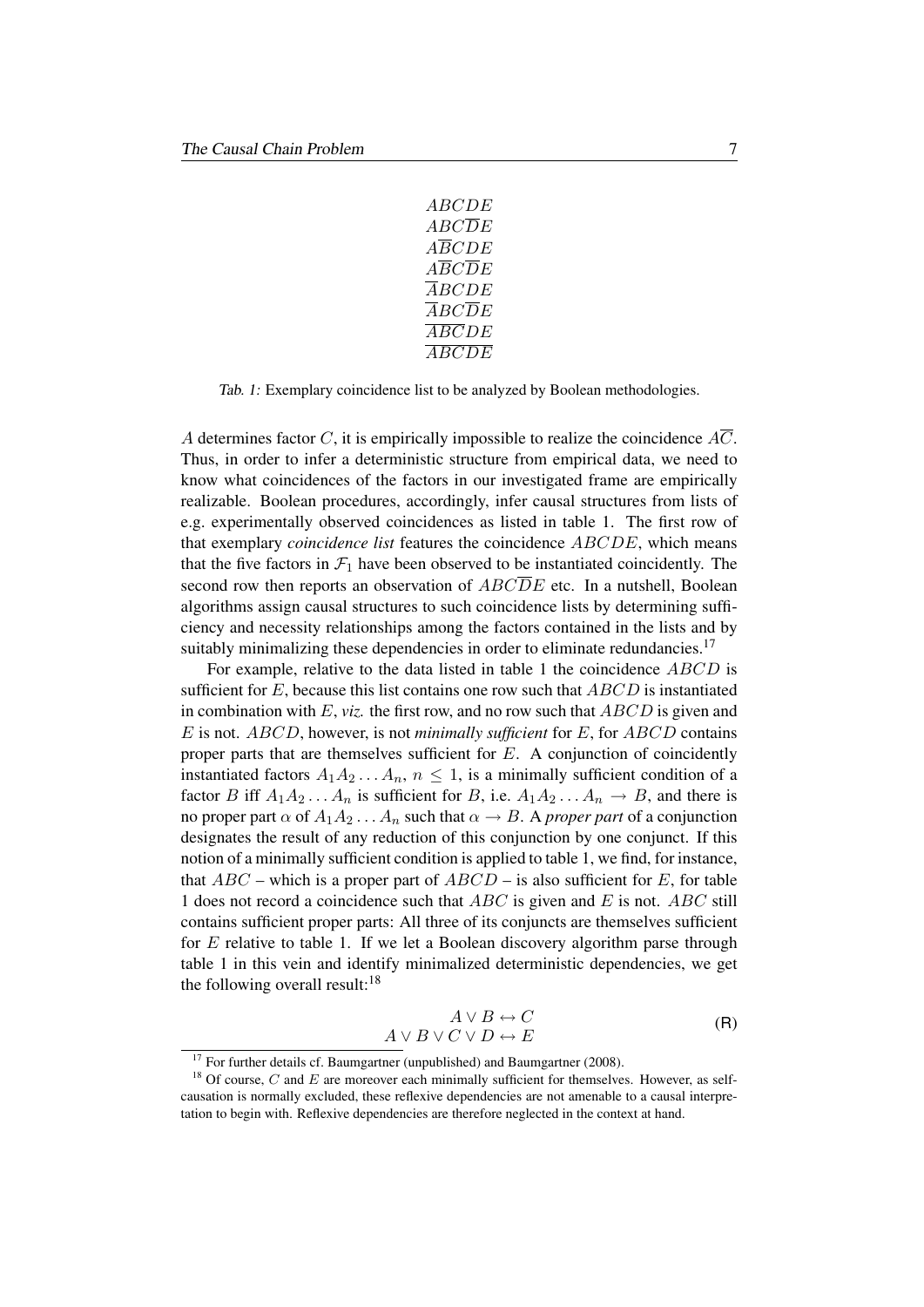

Fig. 2: A causal chain and an epiphenomenon that both could underly the behavior of the factors in  $\mathcal{F}_1$  and, accordingly, generate the data in table 1.<sup>19</sup>

In our exemplary coincidence list factor  $C$  is instantiated if and only if  $A$  or  $B$ are instantiated, and  $E$  is instantiated if and only if  $A$ ,  $B$ ,  $C$  or  $D$  are instantiated. This follows from the fact that there are no coincidences including  $A\overline{C}$ ,  $B\overline{C}$ ,  $A\overline{E}$ ,  $B\overline{E}$ ,  $C\overline{E}$ ,  $D\overline{E}$ ,  $\overline{ABC}$  and  $\overline{ABCDE}$  in table 1. That does not mean that, say, A is sufficient for  $C$  in isolation. As mentioned above, causally interpretable data must always be collected against a particular background. Correspondingly, table 1 merely determines  $\vec{A}$  to be sufficient for  $\vec{C}$  relative to that specific configuration of unanalyzed background conditions.

A Boolean procedure first identifies a set of deterministic dependencies – (R) in our simple exemplary case – that hold among the factors in an analyzed coincidence list and then, in a second step, causally interprets that set. Without going into the details of causal interpretation rules, it can easily be seen that the data in table 1 could have been generated by, at least, the two causal structures depicted in figure  $2.^{19}$  Both the deterministic chain (d) and the common cause structure or *epiphenomenon*<sup>20</sup> (e) give rise to exactly those dependencies among the factors in  $\mathcal{F}_1$  that are reported in (R). Or put differently, according to both (d) and (e) precisely those coincidences of  $A, B, C, D$ , and  $E$  are empirically realizable which

 $19$  Dependencies as recorded in (R) are not as straightforwardly causally interpretable as might be suggested here. Mackie's (1974) famous Manchester Factory Hooters example demonstrates that minimally sufficient conditions are not directly amenable to a causal interpretation. In Baumgartner (2008) I indicate what additional constraints have to be met in order to warrantably causally interpret dependencies as in (R). For the context at hand, however, we can ignore these complications.

<sup>&</sup>lt;sup>19</sup> Note that the arrows in these graphs represent a *specific* form of deterministic direct causal relevance: An edge as  $\langle A, C \rangle$  signifies that A is a sufficient direct cause of C. This graphical notation is not to be confounded with arrows in graphical representations as can be found in Spirtes (2000 (1993)) or Pearl (2000) where arrows stand for *any* functional dependence.

<sup>20</sup> In the following, I interchangeably speak of *common cause structures* and *epiphenomena*. Note that this terminology differs from the notion of an epiphenomenon used in the literature on mental causation. In the latter context an epiphenomenon is a physically caused mental side effect which itself cannot cause anything. Here "epiphenomenon" just describes a causal structure featuring at least one cause with at least two parallel effects (cf. e.g. graphs  $(c)$ ,  $(c_1)$  or  $(c_2)$  of figure 1 or  $(e)$  of figure 2). Nothing with respect to a causal impotence of these parallel effects is implied by referring to such a structure as being *epiphenomenal*.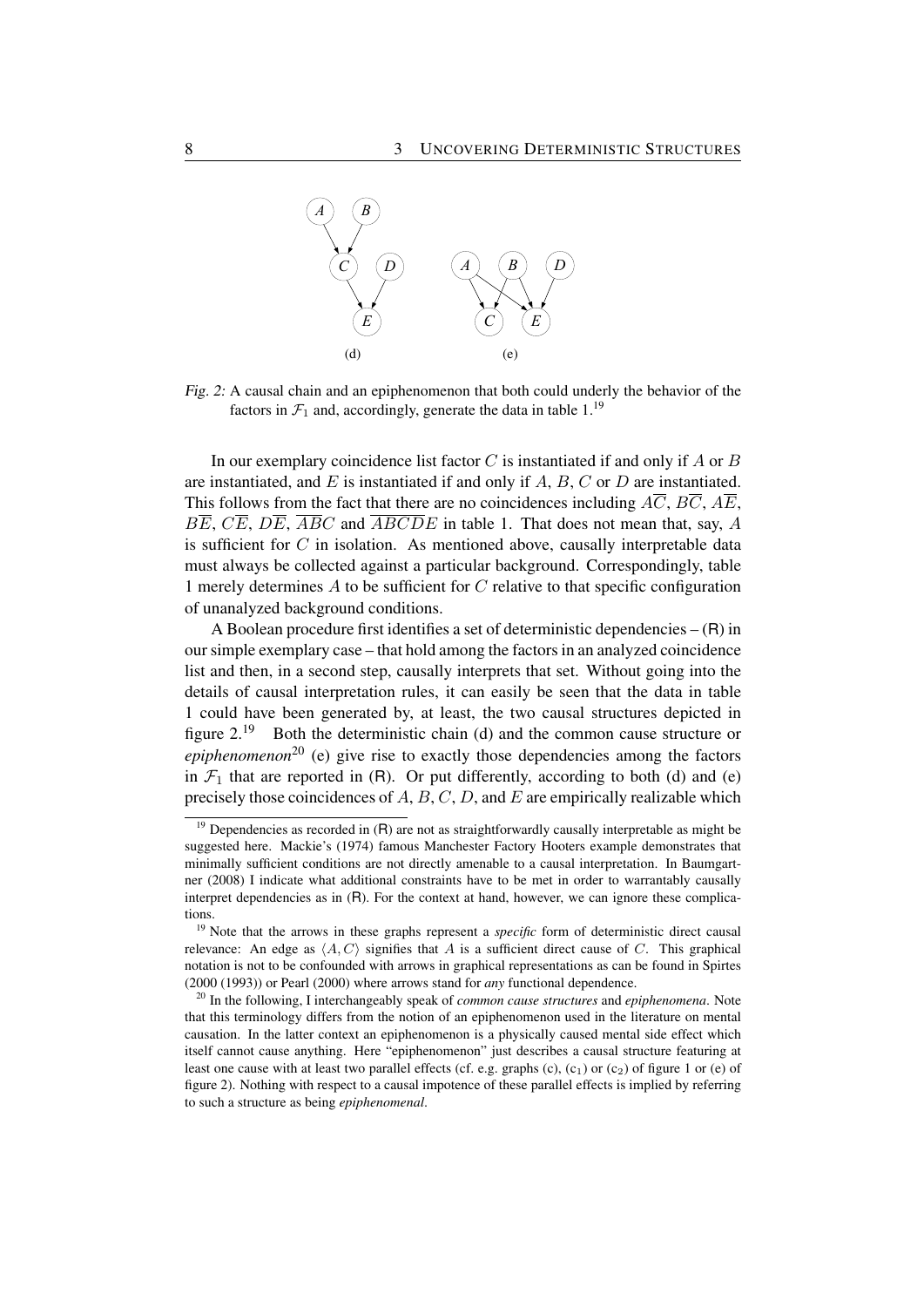are listed in table 1. If these two deterministic structures are investigated against a causally homogeneous background, they generate the exact same coincidence data. I shall, therefore, refer to (d) and (e) as c*-equivalent* causal structures. In sum, thus, Boolean algorithms assign sets of c-equivalent causal structures to coincidence lists as table 1 along the lines sketched in this section. These sets sometimes contain one single structure, and sometimes, as illustrated in the example discussed in this section, multiple  $c$ -equivalent structures.<sup>21</sup>

#### 4 The Problem

Notwithstanding the fact that structures (d) and (e) regulate the behavior of the factors in  $\mathcal{F}_1$  identically, they differ in causal respects. According to (d), A is *indirectly* causally relevant for E, while it is attributed *direct* causal relevance for E by (e). Moreover, C is causally relevant for E in (d), yet not in (e). These significant differences in causal structuring, however, do not affect the behavior of the factors in  $\mathcal{F}_1$  at all. Any coincidence of these factors is either compatible with both (d) and (e) or with neither of the two structures. This shows that not only probabilistic data, but also (noise-free) deterministic data is not always unambiguously causally interpretable. Furthermore, this section is going to demonstrate that the  $c$ -equivalence of (d) and (e) is not some idiosyncrasy of these particular structures or of the data listed in table 1. Rather, to *every* deterministic chain there exists an epiphenomenon generating the same coincidence data as the chain. Every deterministic chain is reducible to an epiphenomenon.

In order to see the general reducibility of chains to epiphenomena, it suffices to realize that the characteristic structural feature of deterministic chains can also be found in a specific kind of epiphenomena. Every deterministic chain comprises at least two *entangled factors*: Two factors  $X_1$  and  $X_2$  are entangled iff all factors contained in minimally sufficient conditions of  $X_1$  are part of minimally sufficient conditions of  $X_2$  as well. A factor X is said to be *part* of a minimally sufficient condition  $\alpha$  if X is a conjunct contained in  $\alpha$ . If X is the only conjunct in a minimally sufficient condition, it is trivially part thereof. To parts of minimally sufficient conditions I shall also refer as *determinants* in the following. While every deterministic chain features at least two factors  $X_1$  and  $X_2$  such that all determinants of  $X_1$  are determinants of  $X_2$  and, as a logical consequence thereof,  $X_1$  is a determinant of  $X_2$ , some common cause structures also comprise thus entangled factors. To illustrate, consider our exemplary structures (d) and (e): Factors C and  $E$  are not only entangled in (d) but also in (e). Whatever is minimally sufficient for C is also minimally sufficient for E in both (d) and (e). Epiphenomena featuring at least two entangled factors shall, accordingly, be referred to as *entangled epiphenomena*. The chain (d) can be claimed to exhibit the dependencies expressed in (1), while the epiphenomenon (e) specifies the dependencies in (2).

 $21$  Cf. Baumgartner (2008).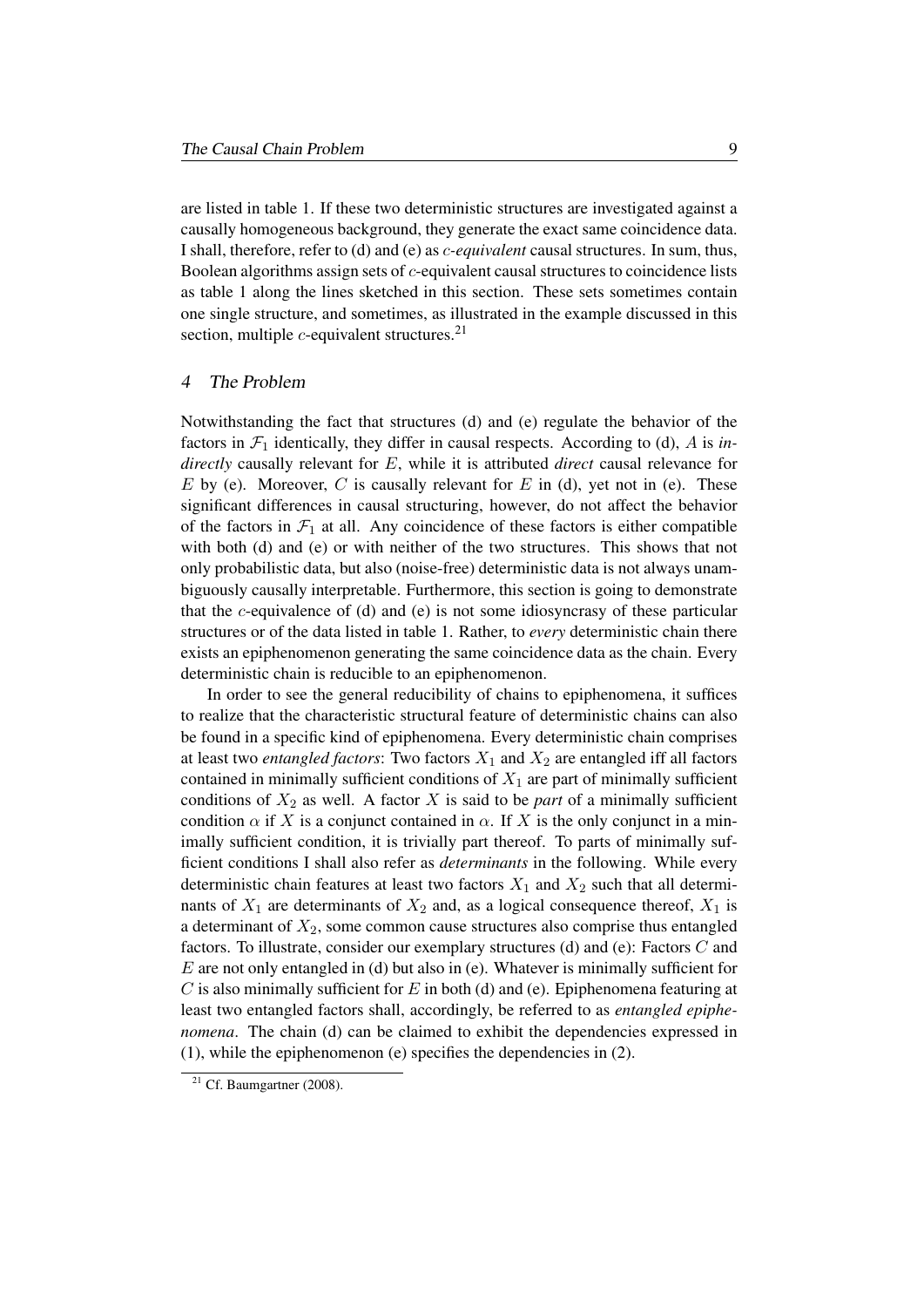$$
(A \lor B \leftrightarrow C) \land (C \lor D \leftrightarrow E) \tag{1}
$$

$$
(A \lor B \leftrightarrow C) \land (A \lor B \lor D \leftrightarrow E) \tag{2}
$$

(1) and (2) are logically equivalent, which can easily be established by alternately substituting C and  $A \vee B$  in the second conjuncts of the two expressions. This substitutability is guaranteed by the first conjuncts of (1) and (2). The two expressions are moreover logically equivalent to a conjunction of the dependencies mentioned in (R). To every expression of type (1) there exists a logically equivalent expression of type (2), and, accordingly, to every deterministic chain there exists a  $c$ -equivalent entangled epiphenomenon.<sup>22</sup>

While entanglements are the characteristic of chains, there are epiphenomena without entangled factors, as e.g. structure  $(c_1)$  in figure 1. Epiphenomena without entanglements are not c-equivalent to a chain. According to  $(c_1)$ , the parallel effects  $A$  and  $C$  of the common cause  $B$  can be instantiated in all logically possible combinations, whereas in virtue of the corresponding chain  $(a_1)$  C is instantiated whenever there is an instance of A. That is, while all chains contain at least two entangled factors, epiphenomena may, but must not feature entanglements. 'Ordinary' deterministic epiphenomena without entanglements are unambiguously identifiable via the coincidence lists they generate.

However, based on deterministic coincidence data an unambiguous inference to causal chains is excluded in principle. Coincidence data which can be modeled in terms of a chain can equally be modeled in terms of an entangled epiphenomenon. To this indistinguishability of deterministic chains and entangled epiphenomena I shall in the following refer as the *chain problem*.

Chain Problem: Whenever causal structures are investigated on such a finegrained level that deterministic dependencies are exhibited in pertaining coincidence data  $\mathcal L$  and  $\mathcal L$  is compatible with a causal chain  $\mathcal S_1$ , there exists an entangled epiphenomenon  $S_2$  such that  $\mathcal L$  is compatible with  $S_2$  as well. Deterministic (noise-free) coincidence data cannot unambiguously be identified to be the result of a chain.

Note that the chain problem is characteristic for deterministic data, i.e. data that does not exhibit all  $2^n$  logically possible configurations of n factors in a causally analyzed frame. If the causal structure behind our exemplary coincidence list 1 were not investigated against a noise-free background to the effect that our data would consist of a frequency distribution listing frequencies for all 32 logically possible combinations of the five factors  $A, B, C, D, E$  and if that frequency distribution, moreover, were to satisfy the Markov and faithfulness assumptions, BN-algorithms would be able to distinguish between structures (d) and (e). As (d) and (e) do not have identical unshielded colliders they are not Markov equivalent.

 $22$  Further exemplary reductions of chains to epiphenomena can be found in figures 4, 5, and 6 below.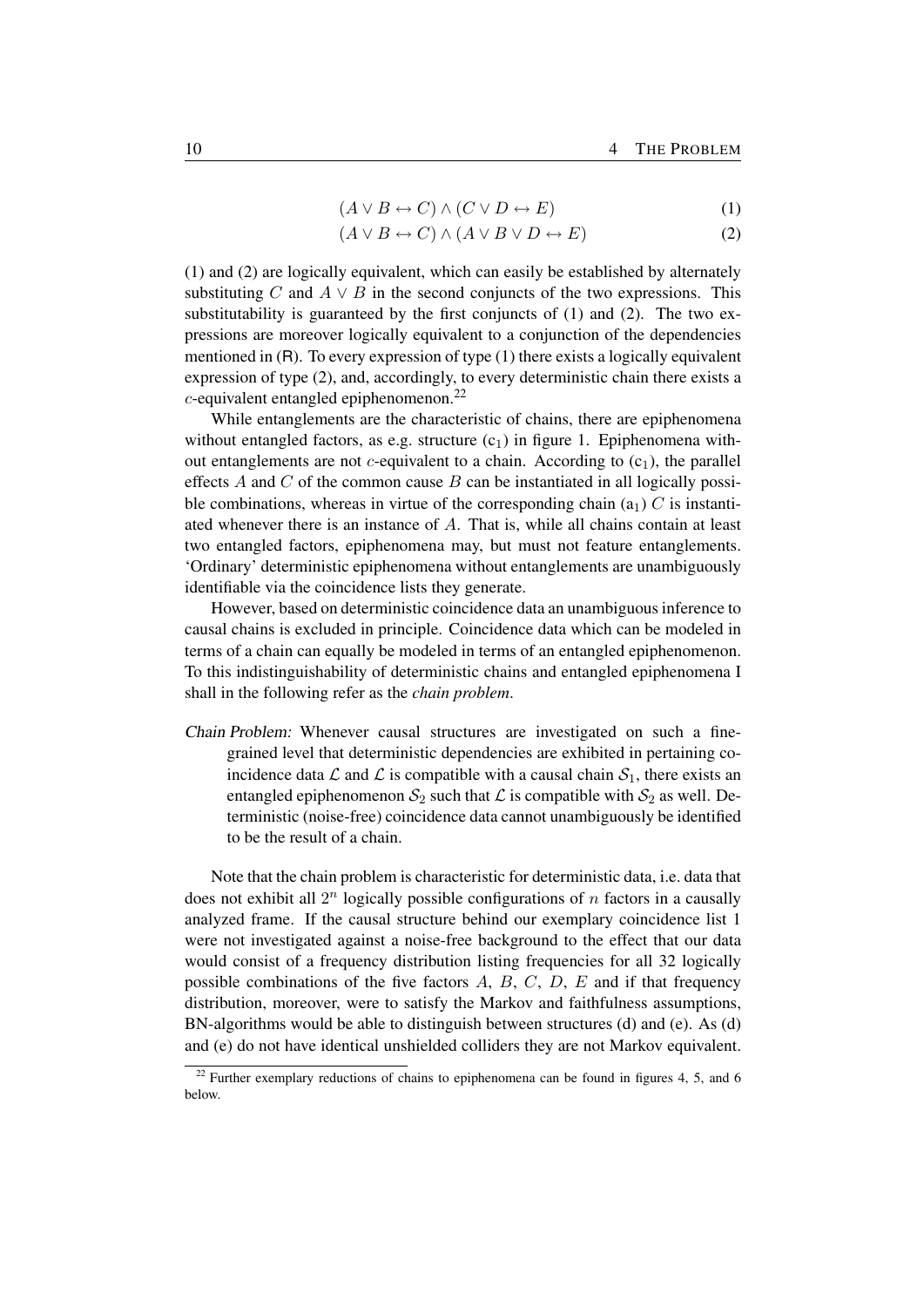This finding, of course, raises the somewhat counterintuitive question whether deterministic structures should deliberately not be investigated on such a fine-grained level that deterministic dependencies are manifested, i.e. whether a certain amount of confounding noise is a desirable feature of causally analyzed empirical data after all. For, while noise-free deterministic data in principle does not allow for unambiguous inferences to chains, unambiguous inferences to chains are not excluded relative to a noisy background that generates a causally Markov and faithful frequency distribution. An answer to this question has to await another paper.

The rest of this paper shall be dedicated to the question how ambiguities affecting the causal interpretation of deterministic data can possibly be reduced or even avoided completely. For, clearly, the chain problem heavily conflicts with common intuitions according to which deterministic chains are omnipresent in nature, at least on a macro level. Hence, what are the grounds based on which we ever so often intuitively or pre-theoretically model deterministic data in terms of chains rather than common cause structures? This question becomes even more pressing if we no longer treat the factors in our exemplary frame  $\mathcal{F}_1$  in terms of abstract variables, but provide them with concrete interpretations. For as soon as such interpretations are provided, causal intuitions are as firm as can be when it comes to opting for the chain or the epiphenomenon given a coincidence list as in table 1. Consider the following interpretations:

- Interpretation (I): Assume a car engine can be started in two ways only: either by turning the key in the starter lock or by short-circuiting the ignition cable. Whenever the engine is running, the corresponding car begins to move. The car can be set in motion by alternative factors also, such as towing or pushing, i.e. by external impulses:
	- $A =$  Turning the key in the starter lock
	- $B =$  Short-circuiting the ignition cable
	- $C =$  Running engine
	- $D =$  External impulse
	- $E =$  Motion of the wheels.

Interpretation (I) clearly suggests the underlying causal structure to be (d) in figure 2. Hence, provided that the factors in table 1 are interpreted according to (I), we tend to model the underlying process in terms of a chain.

Interpretation (II): Suppose in a particular city there are exactly two power stations. The power supply of a specific house, say house *a*, in that city entirely depends on the power production in at least one of the two stations. Another house, call it *b*, is equipped with a generator for cases of citywide power failures. Whenever one of the two power stations produces electricity, both *a* and *b* are power supplied: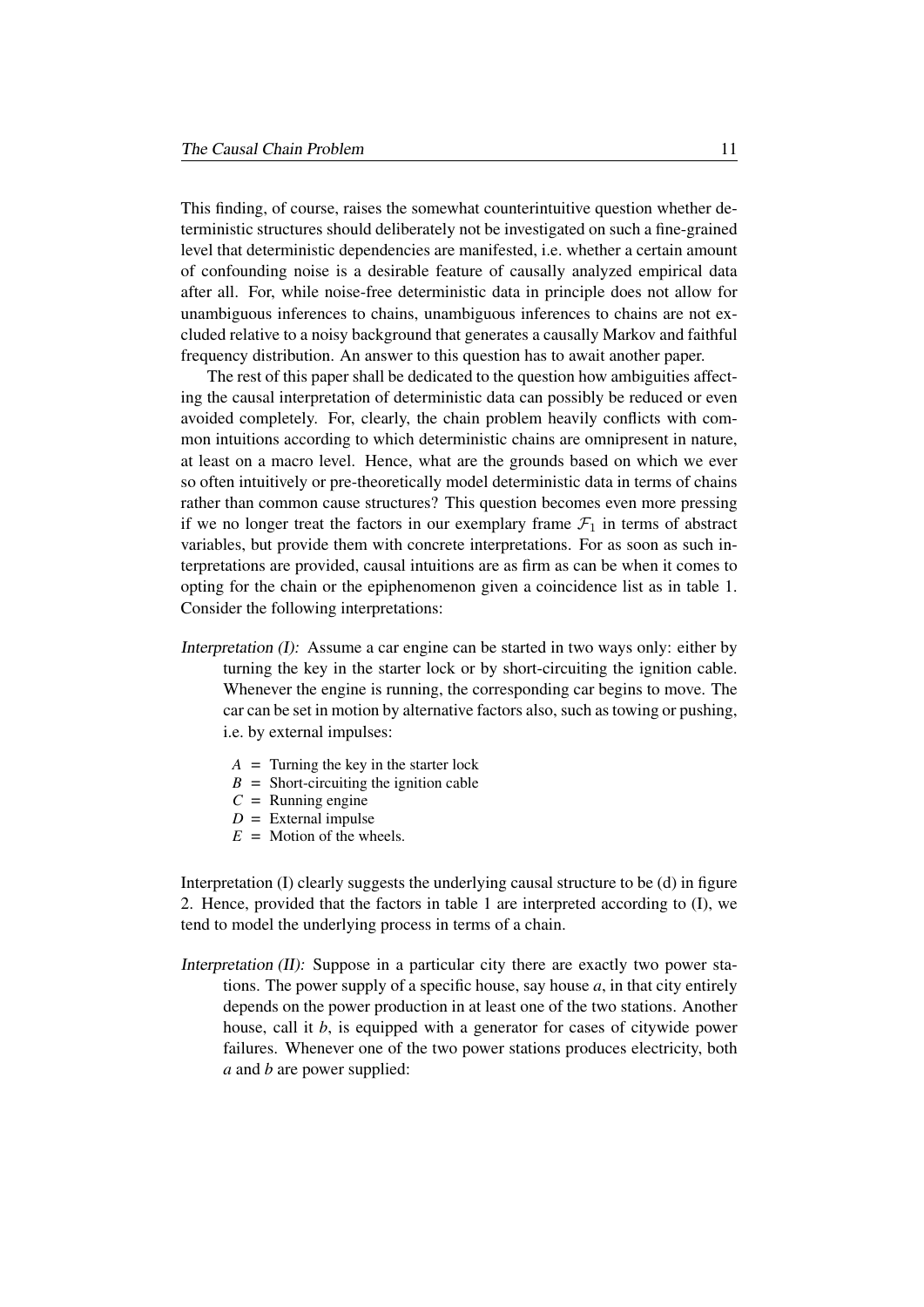- *A* = Power production by station 1
- $B =$  Power production by station 2
- *C* = Power supply of house *a*
- $D =$  Power production by the generator in *b*
- $E =$  Power supply of house *b*.

If the coincidences in table 1 are interpreted in the vein of (II), the behavior of the factors in  $\mathcal{F}_1$  is intuitively seen to be regulated by a common cause structure of type (e).

Intuitively there is no doubt that the causal process starting with turning the key in the starter lock and resulting in the motion of the wheels has the form of a chain and that there is a common cause structure behind the power supply of the houses *a* and *b*. Still, the coincidences in table 1 alone neither warrant the first nor the second of these inferences. Therefore, our firm intuitions as regards causal modeling relative to a respective interpretation cannot exclusively be based on the deterministic data contained in table 1.

#### 5 Disambiguation Candidates

Prima facie, a plausible reaction to the chain problem as presented thus far will be to claim that this problem merely demonstrates the impossibility to positively identify deterministic chains based on coincidence information alone. The chain problem might be seen to establish that coincidence data must be complemented by additional empirical information in order to allow for unambiguous inferences to chainlike structures. When we pre-theoretically or informally model the processes behind interpretations (I) and (II) we seem to implicitly draw on additional information, which apparently resolves  $c$ -equivalencies. There are several conceivable sources of additional information based on which solutions of the chain problem might be developed.<sup>23</sup> Let us consider them in turn.

#### 5.1 Chronological Order

One suggestion to solve the chain problem by consulting additional sources of empirical information could be to impose a chronological ordering onto the instances of the factors in a causal structure. If it is stipulated that causes always occur *before* their effects, a chain structure as graph (d) in figure 2 could be claimed to determine instances of C to occur *prior to* the instances of E. This, in turn, does not hold for the epiphenomenal structure depicted in graph (e). An entangled epiphenomenon as (e) is compatible with instances of C and E occurring *simultaneously*. Such as to illustrate this difference, graphs (d) and (e) are confronted with a timeline in figure 3.

 $23$  Most of the suggestions as to how to disambiguate inferences to complex causal structures considered in the following have also been discussed in the context of resolving probabilistic ambiguities (cf. e.g. Suppes (1970), Spirtes, Glymour, and Scheines (2000 (1993)), Hausman (1998), or Woodward (2003)).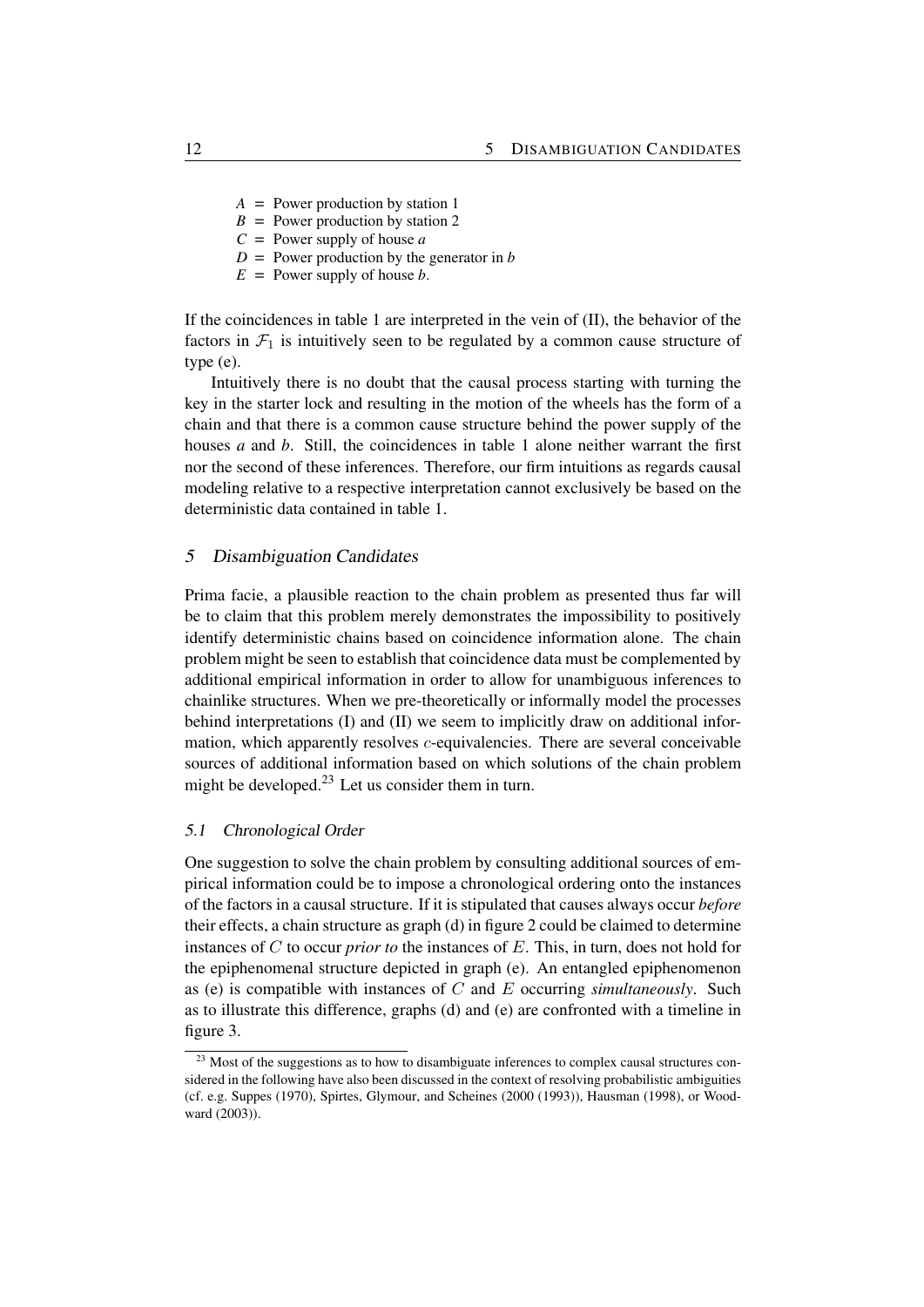

Fig. 3: The arrow on the left hand side represents the direction of time such that  $t_1 < t_2 <$  $t_3$ . While (e) determines instances of C and E to occur simultaneously, (d) and (e<sub>1</sub>) represent causal structures according to which  $C$  is instantiated before  $E$ .

As is well known, it is highly dubitable whether causes in fact can justifiably be claimed to always occur before their effects and, thus, whether a simultaneity of causes and effects can be excluded on a priori conceptual grounds.<sup>24</sup> Nevertheless, such as to see whether the ambiguities induced by the chain problem could, in principle, be solved along these lines, let us abstain from these difficulties in the present context and assume that causes generally occur prior to their effects. Subject to that assumption, factors involved in a coincidence list as the one in table 1, which could stem both from a chain and an entangled epiphenomenon, have to be compared as to the chronological ordering of their instances. Finding  $C$  and  $E$  to be simultaneously instantiated then prompts an inference to the epiphenomenal model. So far so good. Yet, what if instances of C and E are not found to occur simultaneously? Can the structure behind table 1 unambiguously be modeled in terms of a chain, if it is found that events of type C occur prior to events of type  $E$ ? As structure (e<sub>1</sub>) in figure 3 shows, that is not the case. Epiphenomenal structures are *compatible* with simultaneous occurrences of their parallel effects, but they do *not determine* such simultaneity. Effects of a common cause might well be instantiated sequentially. Suppose, houses *a* and *b* in the power station example are connected to the power stations by wiring of different length or of different conductivity, such that electricity always reaches house *a* prior to house *b*. Nonetheless, of course, the causal structure behind this chronological specification of the power station example is to be modeled in terms of an epiphenomenon. Hence, while (e) might be identifiable by means of chronological constraints, (d) and  $(e_1)$  cannot thus be kept apart, for they are not only c-equivalent, but also chronologically equivalent. Every coincidence list that could be the result of a chain might just as well be the product of a chronologically ordered entangled epiphenomenon of type  $(e_1)$ . Building the direction of time into a criterion that distinguishes between chains and entangled epiphenomena would merely allow for identifying those entangled epiphenomena that happen to be constituted by simultaneously occurring parallel effects. Such a

 $24$  Cf. e.g. Lewis (1979), Brand (1980) or Huemer and Kovitz (2003).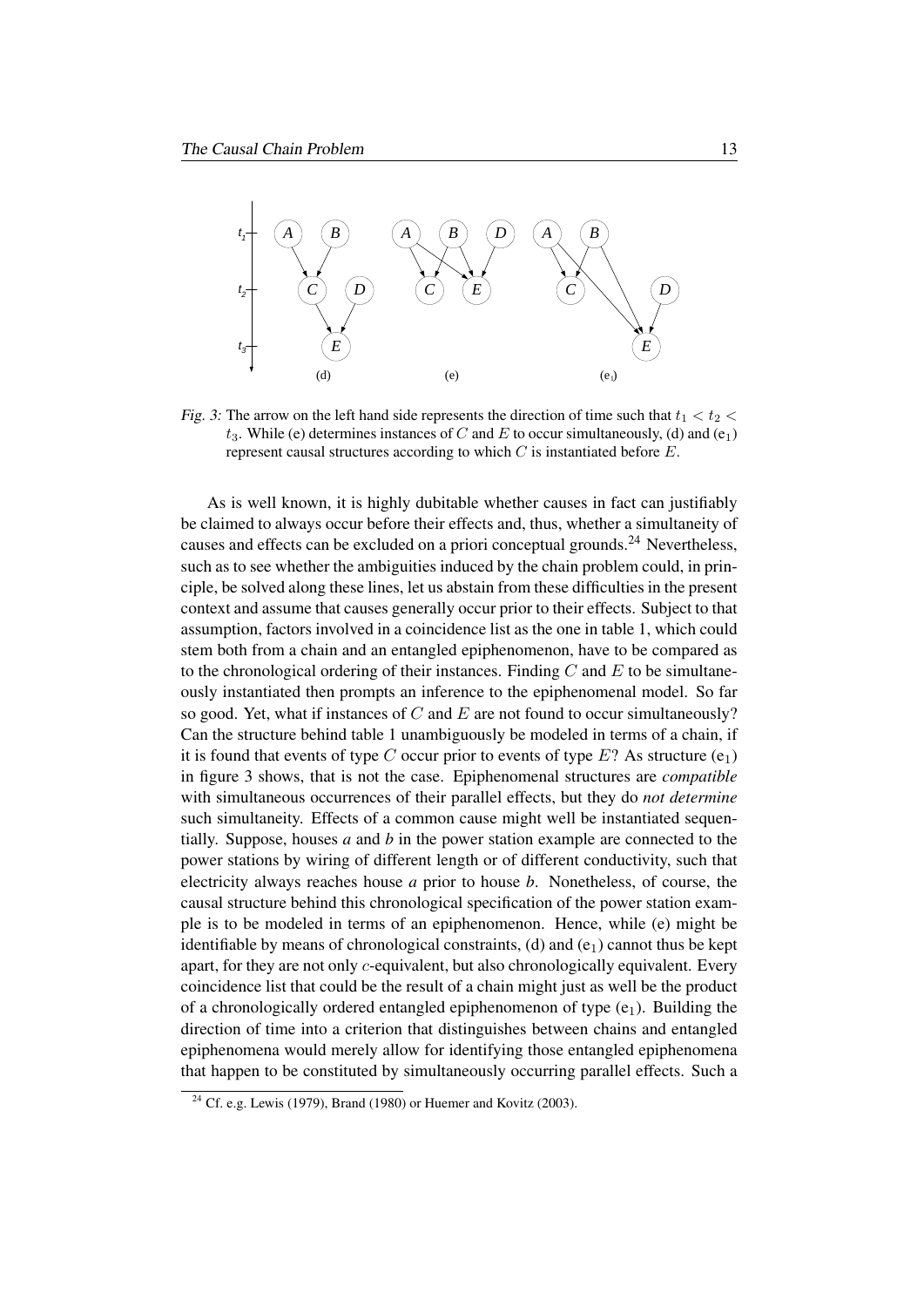criterion would, however, be of no help when it comes to identifying deterministic chains.

#### 5.2 Spatiotemporal Proximity

The direction of time is not the only further empirical information that could be resorted to as a means to distinguish between chains and entangled epiphenomena. Spatiotemporal proximity might be proposed as an alternative. If it is stipulated that instances of causes occur proximately to the instances of their direct effects, a chain structure as graph (d) can be claimed to determine instances of  $C$  to occur proximately to the instances of  $E$ . This does not hold for the epiphenomenal structure (e). On the contrary, in an epiphenomenon there is no necessary spatiotemporal connection between instances of parallel effects of a common cause.

As mentioned in section 3, causes determine their direct effects to occur within a certain spatiotemporal interval or within the same situation. Yet, it is far from clear what exactly this spatiotemporal relation is. Depending on the causal process under investigation and the level of specification chosen for a causal analysis, instances of causes and their direct effects can be said to be properly related only if they are in plain spatiotemporal contact, while in other cases causes may well be instantiated some nonzero distance away from their direct effects. The allowable distance between causes and effects cannot be fixed to a specific spatiotemporal interval. The theory of Special Relativity only provides an upper bound: Causes and effects must be instantiated within each other's light cones. Notwithstanding this lacking specificity, given a concrete causal process and a level of specificity chosen for the analysis of that process it is normally uncontroversial which factors can be said to be proximately instantiated. In order to see whether the chain problem could, at least in principle, be solved by somehow drawing on the spatiotemporal association of the instances of causes and effects, let us, thus, in the present context ignore the notorious fuzziness involved in the notion of spatiotemporal proximity of the causal relata.

Assume we have identified a nonzero interval s that constitutes a suitable interpretation of proximity for the factors in our exemplary frame  $\mathcal{F}_1$ . Such as to determine whether the structure underlying the behavior of the factors in  $\mathcal{F}_1$  is a chain or an epiphenomenon by drawing on s it must be checked whether (i) C and E are instantiated within s, whereas  $A \vee B$  and E are not, or whether (ii)  $A \vee B$ and  $E$  are instantiated within  $s$ , whereas  $C$  and  $E$  are not. Let us suppose that the scenario given in interpretation (I) is a case of type (i) and that the scenario described by interpretation (II) is of type (ii). That is, we assume that the turning of the starter key is proximate to the firing spark plug and the running engine, yet not proximate to the turning wheels, which, instead, are proximate to the running engine. Furthermore, the two power stations shall be taken to be proximate to the power supplied houses, which themselves are not proximate to each other. Relative to such a constellation the chain and the epiphenomenal model could in fact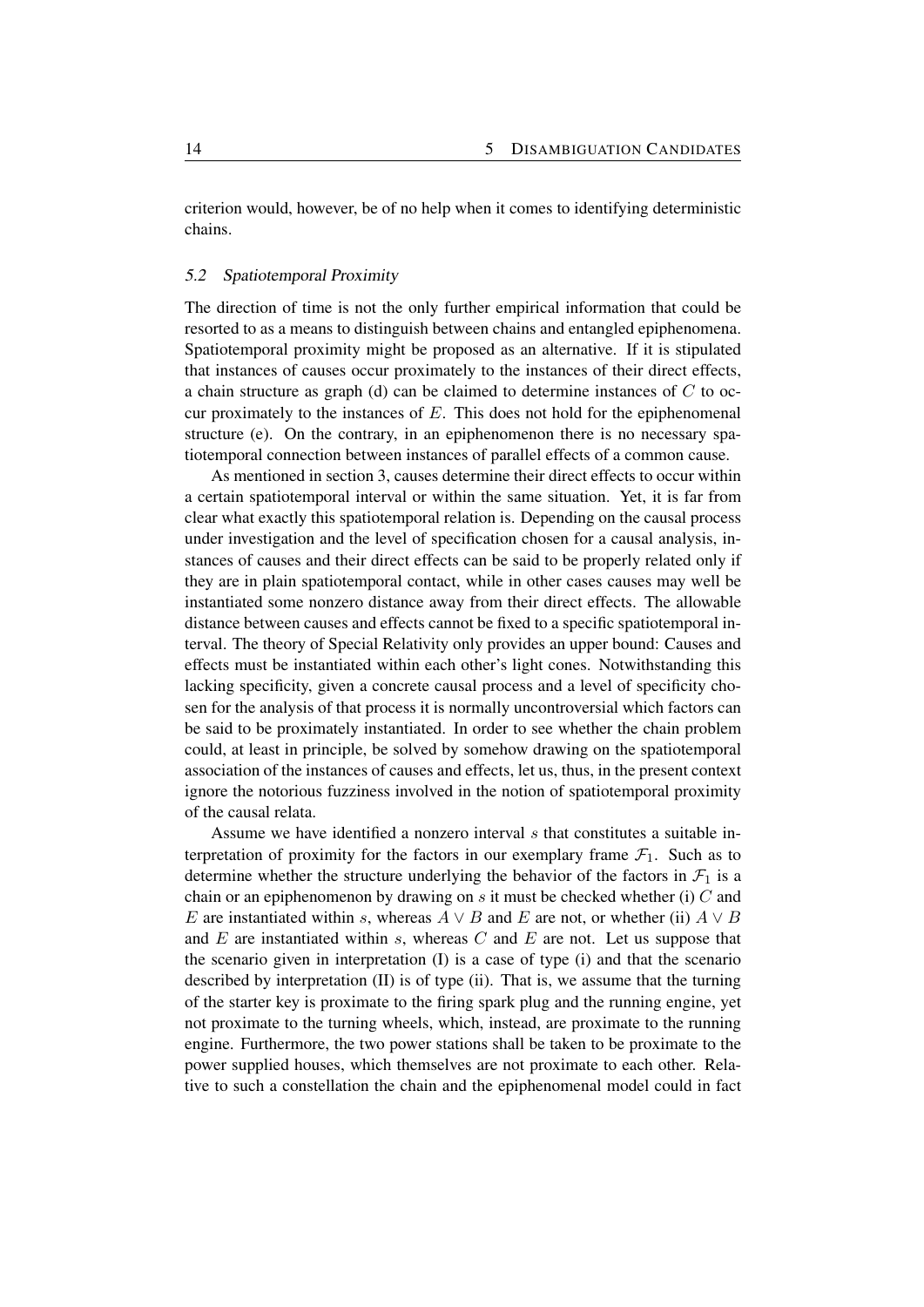be discerned by drawing on the spatiotemporal relation among the instances of the involved factors.

Spatiotemporal proximity, however, only paves the way towards a solution of the chain problem if we were in fact ready to model the structures behind examples (I) and (II) differently given that spatiotemporal relations changed. Hence, let us assume that some outlandish engineer designed a car whose starter lock is located on the hubcap of the right rear wheel, to the effect that the turning of this car's starter key does not happen within  $s$  of the running engine, but, rather, within  $s$ of the rolling wheels. Yet apart from this peculiarity, this unusual car resembles ordinary cars in all detail. Or more abstractly put: Suppose this car constitutes an instance of a constellation as described in (ii). Is the turning of the starter key now directly causally relevant to the motion of the wheels? Would we be ready to model the causal structure behind this car's movement in terms of an entangled epiphenomenon? Certainly not. The situation is completely analogous in case of entangled epiphenomena. Supposing that houses *a* and *b* of the power supply example are neighboring or, more generally, instantiated in terms of (i) does not change the causal structuring of the underlying process at all. Given that the two houses are proximate does not turn the epiphenomenon into a chain.

If the distinction between chains and entangled epiphenomena really hinges on some form of spatiotemporal proximity, it must be a very special kind of proximity that accounts for it. It must be a form of proximity such that 'causal influence' is transmitted from an instance of a cause to its proximate successor. In case of the car with the starter lock on its hubcap, for instance, such transfer of 'causal influence' can be claimed to proceed through the wiring and by mediation of the engine and not directly from the lock to the wheels. Yet, a notion of spatiotemporal proximity that involves transmission of 'causal influence', obviously, is of no use when it comes to inferring causal structures from empirical data without prior causal knowledge about the processes underlying the data. For whether 'causal influence' is transmitted from  $C$  to  $E$  in our exemplary frame is just what is under investigation.

#### 5.3 Transference

Nonetheless, this finding might be taken to indicate that the chain problem could be solved in the vein of the so-called *transference theory* of causation.<sup>25</sup> The following criterion to distinguish between the chain and the epiphenomenal model with respect to the frame  $\mathcal{F}_1$  might be proposed: If it is found that energy or momentum or, more generally, some conserved quantity is transferred from instances of factor C to instances of E, the behavior of the factors in  $\mathcal{F}_1$  is regulated by a causal chain – otherwise by an entangled epiphenomenon.

Prima facie, this criterion in fact seems to perfectly capture our pre-theoretic reasons to model scenario (I) in terms of a chain and (II) in terms of an epiphe-

 $25$  For a modern variant of this account see e.g. Dowe (2000).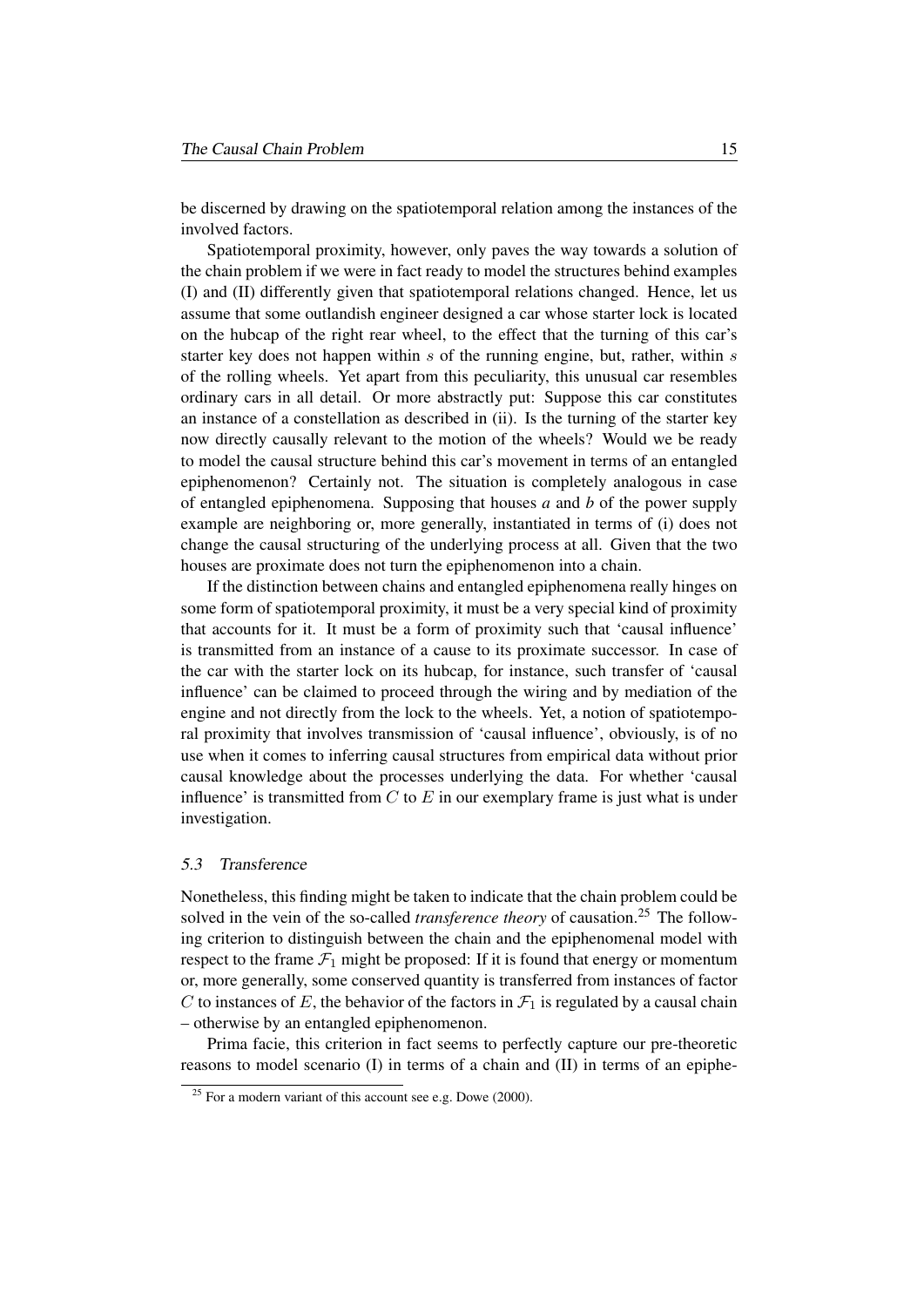nomenon. There is a transfer of energy from the operating engine to the rolling wheels, which, therefore, is a chain. In contrast, no energy is transferred from house *a* to house *b*, which induces an epiphenomenal modeling. This modeling of (I) and (II) is unaffected by any of the modifications of the examples discussed in the previous section. Hence, even the causal structuring of the car whose starter lock is located on a hubcap is identified to be a chain, because energy is transferred from the turning of the lock to the spark plug and from the operating engine to the wheels.

As in case of the disambiguation candidates discussed above, there are principled objections against drawing on transfer processes in causal reasoning. First, it has been pointed out that by far not all causal processes – notably in the field of social sciences – in fact involve energy transfer, and second, it has been argued that the identification of transfer processes presupposes a considerable amount of prior causal knowledge about investigated structures.<sup>26</sup> At the core of transference theories lies the distinction between genuine causal processes and so-called pseudo-processes: While a genuine causal process features energy transmission, a pseudo-process does not. Yet, in order to make sense of the notion of energy transmission, clarity on what a causal process is needs to be provided. Identifying the factors in an investigated structure whose instances are connected by energy transfers is not independent of identifying the factors that are causally dependent. Nonetheless, clarity on causal dependencies is just what the transference theoretic framework intends to supply.<sup>27</sup> However, for the sake of the argument, let us again ignore these conceptual hurdles in order to see whether, given that clarity on the notion of a transfer process could somehow be presupposed, the chain problem could at least be solved for physical processes that in fact involve such transferences.



Fig. 4: Structure (d<sub>1</sub>) is the result of introducing two additional factors into (d):  $X_1$  represents a transfer process between C and E and  $X_2$  stands for needle deflection in a measuring device. To  $(d_1)$  there again exists an c-equivalent epiphenomenon: (e<sub>2</sub>).

 $26$  For a condensed presentation of the pros and cons of a transference theory of causation cf. Dowe (Fall 2007). For more details cf. Dowe (2000), Kistler (2001).

<sup>&</sup>lt;sup>27</sup> Cf. Salmon (1994).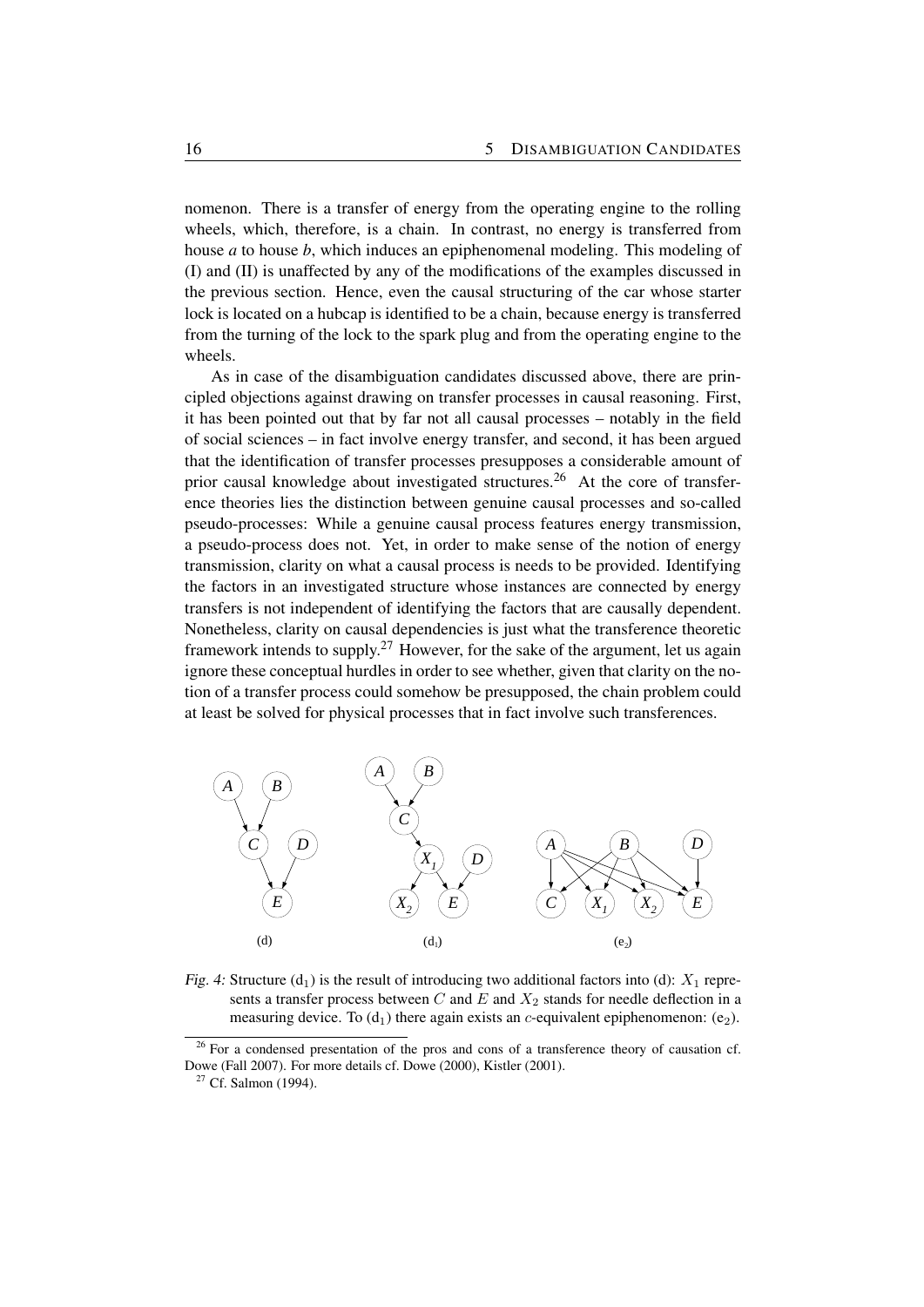Determining whether the structure behind the coincidences in table 1 is a chain or an epiphenomenon, according to a transfer criterion, amounts to checking if there is energy or some other conserved quantity being transferred from the instances of  $C$  to the instances of  $E$ . That, in turn, requires that some kind of measurement device is installed on the path from  $C$  to  $E$ . If this device detects a transfer process, the structure generating the data in table 1 is a chain, otherwise it turns out to be an epiphenomenon. Installing such a device induces an expansion of the causal model depicted in graph (d). In graph  $(d_1)$  of figure 4 this expansion is illustrated by the introduction of factors  $X_1$  and  $X_2$ , where  $X_1$  represents some conserved quantity being transferred and  $X_2$  stands for needle deflection in a corresponding measurement device.<sup>28</sup> Clearly,  $(d_1)$  is not c-equivalent to the entangled epiphenomenon (e) of figure 2. Causal structures comprising different factors, trivially, do not generate identical coincidence data. Yet, as  $(d_1)$  is a causal chain as well, there again exists a *c*-equivalent epiphenomenon, *viz.*  $(e_2)$ . Thus, while a transfer criterion may distinguish between  $(d_1)$  and (e), it does not distinguish between  $(d_1)$  and  $(e_2)$ . That means claiming that the needle deflection in a measuring device is triggered by C and an ensuing transfer process, on the one hand, or by  $A$  or  $B$ , on the other, empirically amounts to the same. Now, of course further measurement devices might be installed on the edges  $\langle C, X_1 \rangle$  and  $\langle X_1, E \rangle$  in (d<sub>1</sub>). However, for all such expansions of  $(d_1)$  there will exist c-equivalent epiphenomena.

These new equivalencies might be taken to show that, even if energy transfer from  $C$  to  $E$  is not measurable in a way that allows for a positive identification of a chain, it should at least be possible to test whether such a transfer process – if there is one going on – can be intercepted. For instance, without a crankshaft, which translates the reciprocating linear piston motion into rotation, the kinetic energy of the car engine is not transferred to the axis. If the crankshaft is broken, the wheels do not turn even if the engine is running. Does this finding conclusively establish the structure behind interpretation (I) to be chainlike? Intercepting the transference of kinetic energy from the engine to the axis by manipulating the crankshaft amounts to nothing else but showing that the wheels of the car only start turning if the engine is running *and* the crankshaft is working properly or there is some external impulse. Thus,  $C$  is revealed not to be sufficient for  $E$  in isolation. C determines E only in combination with a functioning crankshaft  $X_3$ :  $CX_3 \vee D \leftrightarrow E$ . Hence, the structure (d) must be expanded by  $X_3$  such that C and  $X_3$  constitute a complex cause of E. This is graphically captured by an arch

<sup>&</sup>lt;sup>28</sup> In the social science literature there is a related methodology called *process-tracing* that aims to establish the existence of a causal mechanism between two investigated variables  $Y_1$  and  $Y_2$  by successively filling in intermediate variables on the path  $\langle Y_1, Y_2 \rangle$  (cf. e.g. Mahoney (2000) or George and Bennett (2005), ch. 10). Some authors interested in social mechanisms argue that such mechanisms are unobservable primitive entities (cf. e.g. Steinmetz (1998)). As such they could not be treated on a par with ordinary causal variables as done in the graphs of figure 4. However, unobservable mechanisms, apparently, are of no avail when it comes to distinguish between structures (d) and (e) on empirical grounds.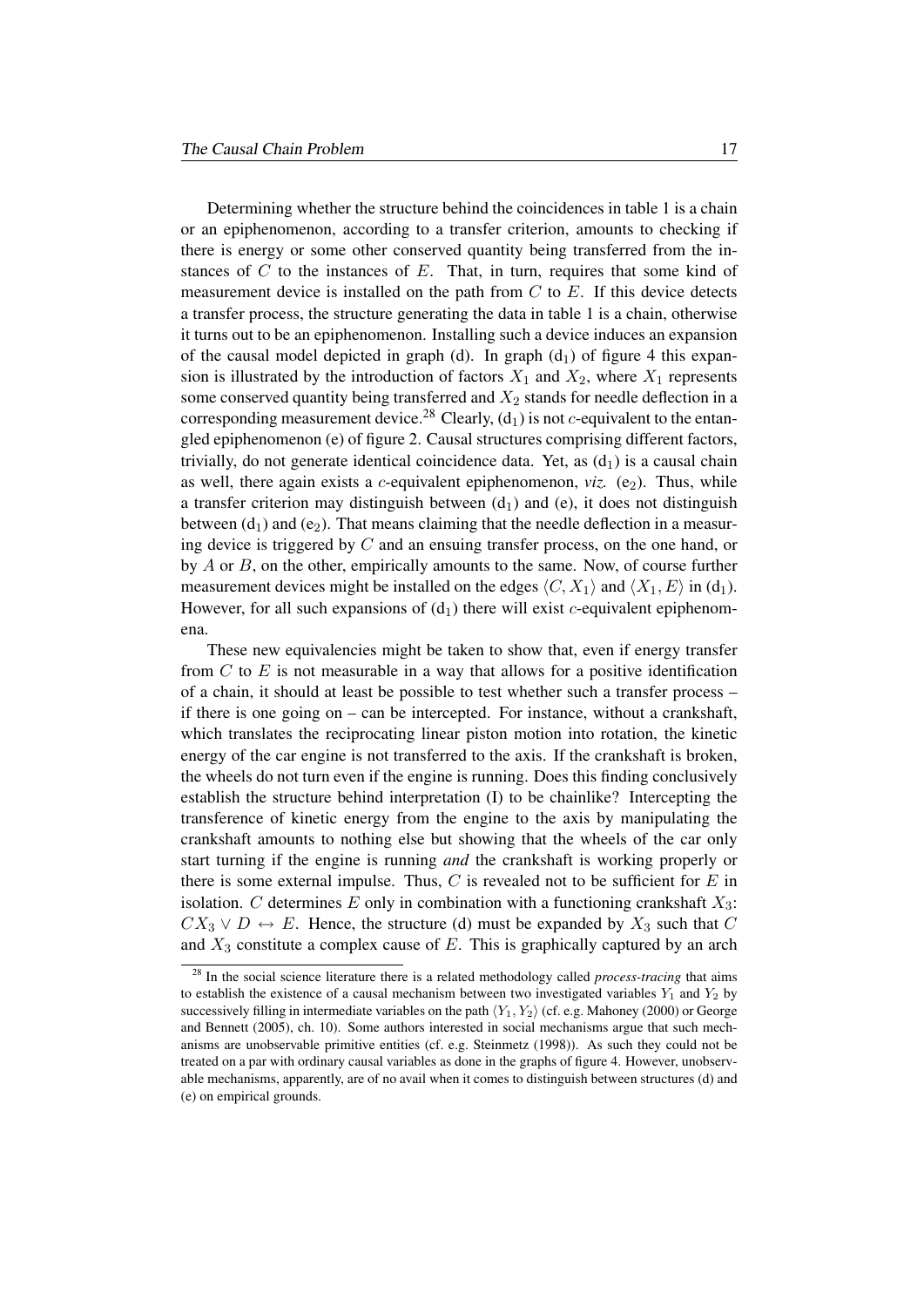

Fig. 5: (d<sub>2</sub>) is the result of introducing one additional factor into (d):  $X_3$  represents a cofactor together with which C constitutes a complex cause of  $E$  – the arch symbolizing conjunction. However, to  $(d_2)$  there again exists a c-equivalent epiphenomenon:  $(e_3)$ .

connecting the edges  $\langle C, E \rangle$  and  $\langle X_3, E \rangle$  in graph (d<sub>2</sub>) of figure 5.<sup>29</sup> Again, (d<sub>2</sub>) and (e) clearly are not *c*-equivalent. However, as  $(d_2)$  is a chain structure as well, there exists another c-equivalent entangled epiphenomenon:  $(e_3)$ . Whether  $CX_3$ is said to be a deterministic complex cause of  $E$  or whether  $AX_3$  and  $BX_3$  are identified as E's complex causes empirically amounts to the same.

That means, even though it is possible to distinguish between two particular causal structures such as  $(d_1)$  and  $(e)$  or  $(d_2)$  and  $(e)$  by drawing on the notion of a transfer process, to every expanded chain as  $(d_1)$  and  $(d_2)$  there still exist cequivalent epiphenomena. Thus, the chain problem is not solved by resorting to the notion of a transfer process. Rather than solving the chain problem a transfer criterion, at best, calls for further and further expansions of investigated factor frames and corresponding causal models without ever positively identifying a deterministic chain.

#### 5.4 Interventions – Prior Causal Knowledge

As indicated in section 2, according to a popular proposal in the literature concerned with probabilistic indistinguishability, Markov equivalent structures can be discerned by suitably manipulating them. Very roughly put, e.g. Spirtes, Glymour, and Scheines (2000 (1993)), ch. 7, argue that in order to distinguish between structures (a) and (c) of figure 1 it needs to be checked whether A and C can be manipulated independently of each other.<sup>30</sup> If that is the case, the structure regulating the behavior of these factors is an epiphenomenon, otherwise it is a chain. In Woodward (2003), this idea is embedded into a full-fledged interventionist theory of causation. Richardson, Schulz, and Gopnik (2007) indicate that such an interventionist methodology can also be usefully implemented when it comes to uncovering

 $^{29}$  For details on this graphical notation cf. Baumgartner (2006), ch. 2.

<sup>&</sup>lt;sup>30</sup> Similarly Pearl (2000).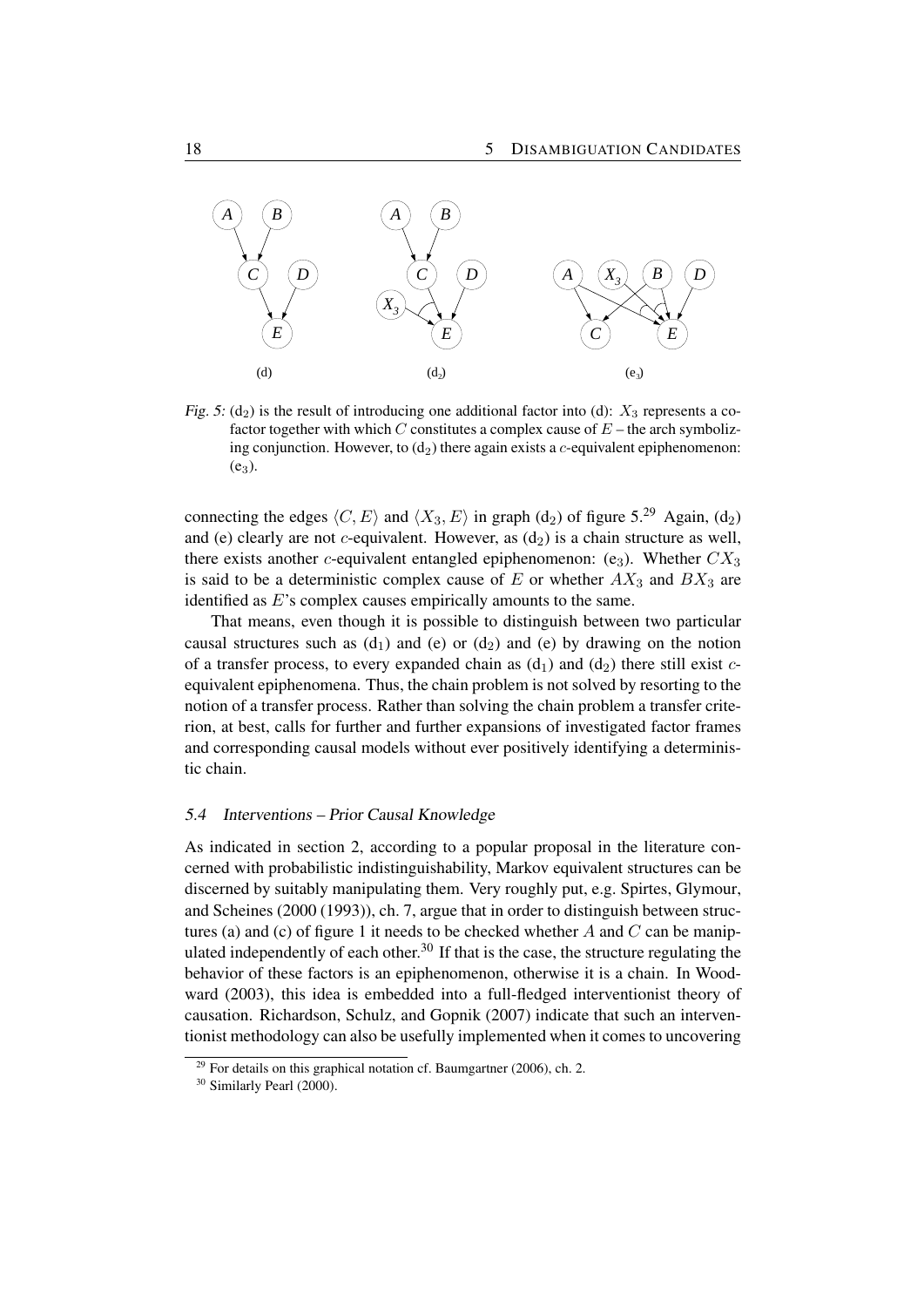

Fig. 6: In structures (d<sub>3</sub>) and (e<sub>4</sub>) I amounts to an intervention variable for C with respect to  $E$ , whereas in  $(e_5)$  it does not.

deterministic structures. Let us therefore see whether  $c$ -equivalent structures as  $(d)$ and (e) can be kept apart by suitably drawing on interventions.

Interventionist inference procedures rest on a very specific notion of an intervention which Woodward (2003), p. 98, defines along the following lines:  $I$  is an intervention variable for a variable  $X$  with respect to a variable  $Y$  iff (i)  $I$  causes  $X$ , (ii) certain values of I render X independent of all its other causes, (iii) any directed path from  $I$  to  $Y$  goes through  $X$ , and (iv)  $I$  is (statistically) independent of any variable  $Z$  that causes Y and that is located on a directed path that does not go through  $X$ . In case of deterministic structures, an intervention variable for  $X$  with respect to  $Y$  can simply be understood as an exogenous factor  $I$  that is sufficient and directly causally relevant for  $X$  and any directed path from  $I$  to  $Y$ goes through X. For instance, I is an intervention variable for  $C$  with respect to E in structures (d<sub>3</sub>) and (e<sub>4</sub>) of figure 6. The variable I in structure (e<sub>5</sub>), however, violates condition (iii) as it is not only directly relevant to  $C$  but also to  $E$ .

Drawing on that notion of an intervention in order to distinguish between structures (d) and (e) then amounts to the following: If, against the causal background of table 1, there is at least one way to intervene on  $C$  that is systematically accompanied by a change in  $E$  – for brevity, call this scenario  $\mathcal{T}_1$  –, the underlying structure is a chain, otherwise – scenario  $T_2$  – it is an epiphenomenon.<sup>31</sup> Let us examine the merits of this proposal. If every manipulation of  $C$  by means of a variable  $I$  leaves E unaltered, i.e. in case of  $\mathcal{T}_2$ , the structure regulating the factors in our exemplary frame indeed cannot be a chain. The only structure that can accommodate an expansion of the original factor frame yielding scenario  $T_2$  is structure (e<sub>4</sub>). This shows that ordinary non-entangled epiphenomena can be positively identified on empirical grounds within an interventionist framework. Does this framework also allow for a positive identification of chains? Assume that suitably manipulating C by means of a factor I is accompanied by a corresponding change in  $E$ , thus, assume that  $T_1$  obtains. On the face of it, there are two structures that could account for  $T_1$ , *viz.* (d<sub>3</sub>) and (e<sub>5</sub>). However, only in structure (d<sub>3</sub>) I actually satisfies

<sup>31</sup> Cf. Woodward (2003), p. 101.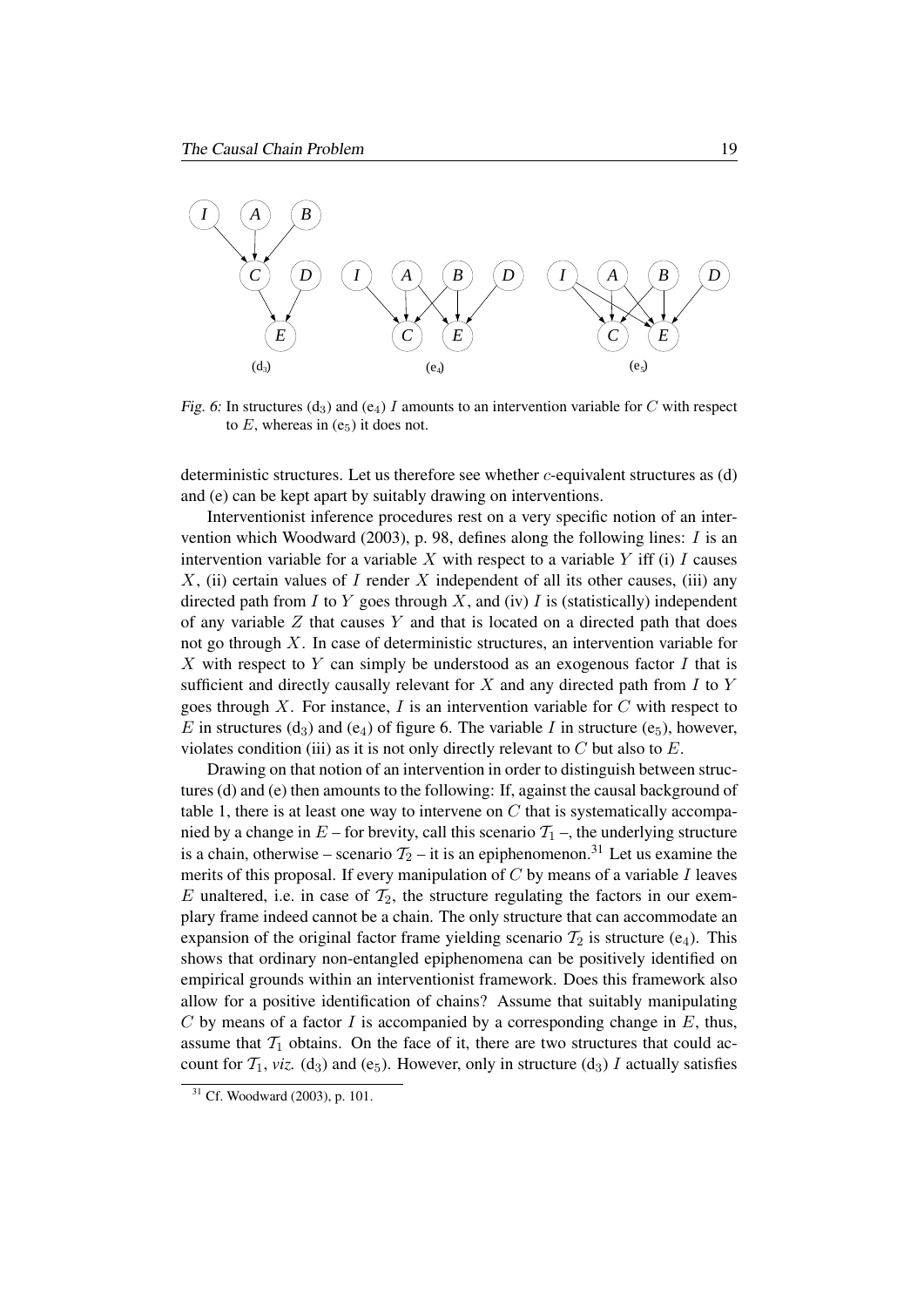the constraints imposed on interventions above. In  $(e_5)$  I violates condition (iii) because it is not only directly relevant to  $C$  but also to  $E$ . That is, if  $I$  is assumed to be an intervention variable for  $C$  with respect to  $E$ , only the chain model can accommodate a continuing dependency of  $C$  and  $E$  under manipulations of  $C$  by means of  $I$ . Provided that  $I$  is an intervention, the inference to chains and entangled epiphenomena, respectively, can in fact be disambiguated within the interventionist framework.

A positive identification of deterministic chains along these lines, of course, crucially rests on the assumption that  $I$  indeed is an intervention. How can such an assumption be justified, i.e. how is  $I$  revealed to be an intervention variable for C with respect to E given that manipulating C by means of I is accompanied by corresponding changes in  $E$ ? Here a problem emerges: Demonstrating that  $I$ represents an intervention on C with respect to E relative to scenario  $\mathcal{T}_1$  is not independent of determining whether the causal structure responsible for the occurrence of  $\mathcal{T}_1$  is adequately modeled in terms of (d<sub>3</sub>) or of (e<sub>5</sub>). For in order to substantiate that  $I$  is an intervention variable for  $C$  with respect to  $E$  it must be shown that there is no direct causal connection between  $I$  and  $E$ . That means it must be shown that the structure generating scenario  $\mathcal{T}_1$  is not an entangled epiphenomenon of type  $(e_5)$  – which then, of course, leaves  $(d_3)$  as only remaining model candidate. Whether that indeed is the case or not, however, is just the question raised by the chain problem. In order to establish that  $I$  is an intervention on  $C$ with respect to  $E$ , it must be presupposed that  $\mathcal{T}_1$  is not adequately accounted for in terms of  $(e_5)$ . Plainly, if the assumption that I represents an intervention on C with respect to  $E$  is then used to determine whether the structure regulating the behavior of the factors in the extended frame  $\{A, B, C, D, E, I\}$  is of form (e<sub>5</sub>) or not, the question raised by the chain problem is begged. In sum, a disambiguation of the inference to deterministic chains along the interventionist lines is a disambiguation by means of a causal assumption that, in case of scenario  $T_1$ , simply excludes modeling pertaining data in terms of an entangled epiphenomenon.

It is beyond doubt, however, that ever so often in experimental practice prior causal knowledge is available that determines factors or variables to satisfy the constraints imposed on interventions above and that excludes entangled epiphenomena as possible models, respectively. In case of scenario  $\mathcal{T}_1$ , such prior knowledge conclusively establishes that the behavior of the factors in our exemplary frame is governed by a deterministic chain. Clearly though, along these interventionist lines the inference to chains is disambiguated on causal and not on empirical grounds. Whenever no prior causal knowledge that excludes epiphenomenal models is available, causal chains cannot be positively identified by means of interventions. Furthermore, whenever the inference to chains is disambiguated by invoking prior causal knowledge, the question arises as to what warrants that knowledge. What empirical evidence ultimately justifies assuming  $I$  to be an intervention variable for C with respect to E in case of  $\mathcal{T}_1$ ; or, equivalently, what empirical evidence ultimately justifies the assumption that scenario  $\mathcal{T}_1$  is not to be accounted for in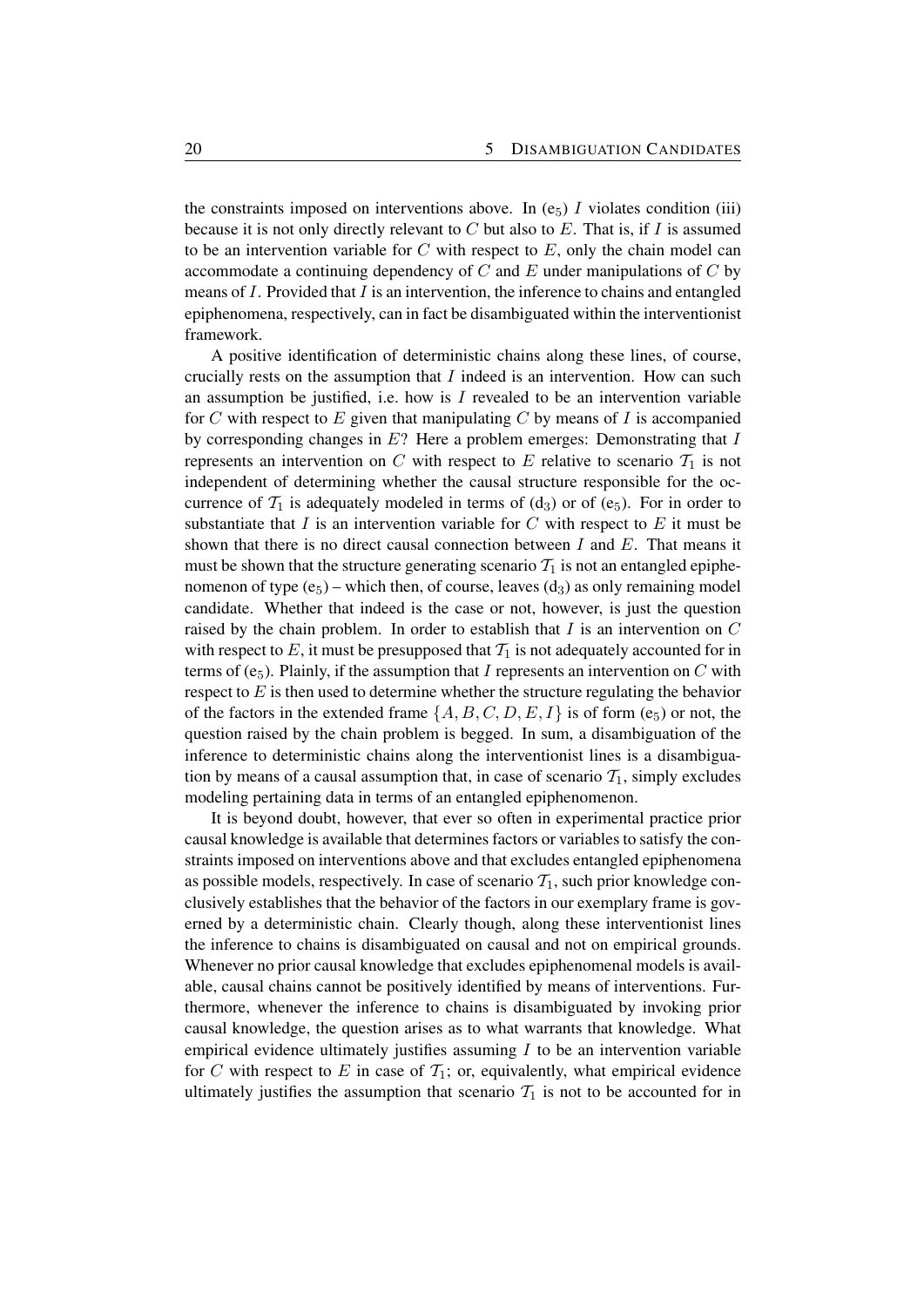terms of an entangled epiphenomenon? The considerations of this section render it doubtful that, in the end, there exists an empirical vindication of such assumptions.

To sum up: All the different proposals to disambiguate the inference to deterministic chains discussed in this section embark on the same core strategy. They all aim to resolve ambiguities by broadening the empirical basis based on which the structure behind the data in table 1 is to be identified. On the one hand, we have found that even though additional information about temporal orderings or spatiotemporal relations among events instantiating the factors in table 1 may distinguish between two particular causal models as e.g. (d) and (e) in figure 3, such additional information nonetheless does not ground conclusive identifications of deterministic chains. On the other hand, resolving ambiguities by drawing on transfer processes or interventions essentially amounts to expanding the factor frame of table 1 and collecting additional coincidence information about the factors contained in those extended frames. Such collection of further coincidence data, trivially, either breaks the entanglement of  $C$  and  $E$  or it does not. The fact that  $C$  and E remain entangled relative to additional data is more precisely expressed in (CE):

(CE) For all coincidence lists  $\mathcal{L}_x$  that result from expanding the factor frame  $\{A, B, C, D, E\}$  of table 1 by any factors  $X_1, \ldots, X_n$  and from collecting pertaining coincidence data over the frame  $\{A, B, C, D, E, X_1, \ldots, X_n\}$ : C and E are entangled in  $\mathcal{L}_x$ .

As long as collecting further coincidence data does not violate (CE), there exist at least two c-equivalent models accounting for that data equally well. Collecting more coincidence information does not by itself, i.e. without accompanying causal assumptions that exclude the rivalling epiphenomenal model, allow for an unambiguous inference to the deterministic chain. In whatever way further empirical information that complies to (CE) is brought to bear, there will always exist a common cause model that accounts for the data equally well as the chain model. The fact that interventionist methodologies perform best when it comes to unambiguously assign a causal structure to table 1 suggests that the inference to deterministic chains inevitably presupposes prior causal knowledge about the structure under investigation. The chain problem, in turn, indicates that in case of deterministic chains such knowledge is likely not to be justifiable on purely empirical grounds and, accordingly, must ultimately be grounded in (non-empirical) causal assumptions. The next section is going to reveal an important asymmetry between modeling data in terms of deterministic chains and entangled epiphenomena – an asymmetry which might be resorted to in order to justify such causal assumptions.

#### 6 An Asymmetry Between Chains and Entangled Epiphenomena

While factor frame expansions and collecting further coincidence information about the extended frame do not ground *empirical* distinctions between deterministic chains and entangled epiphenomena, this section is going to show that such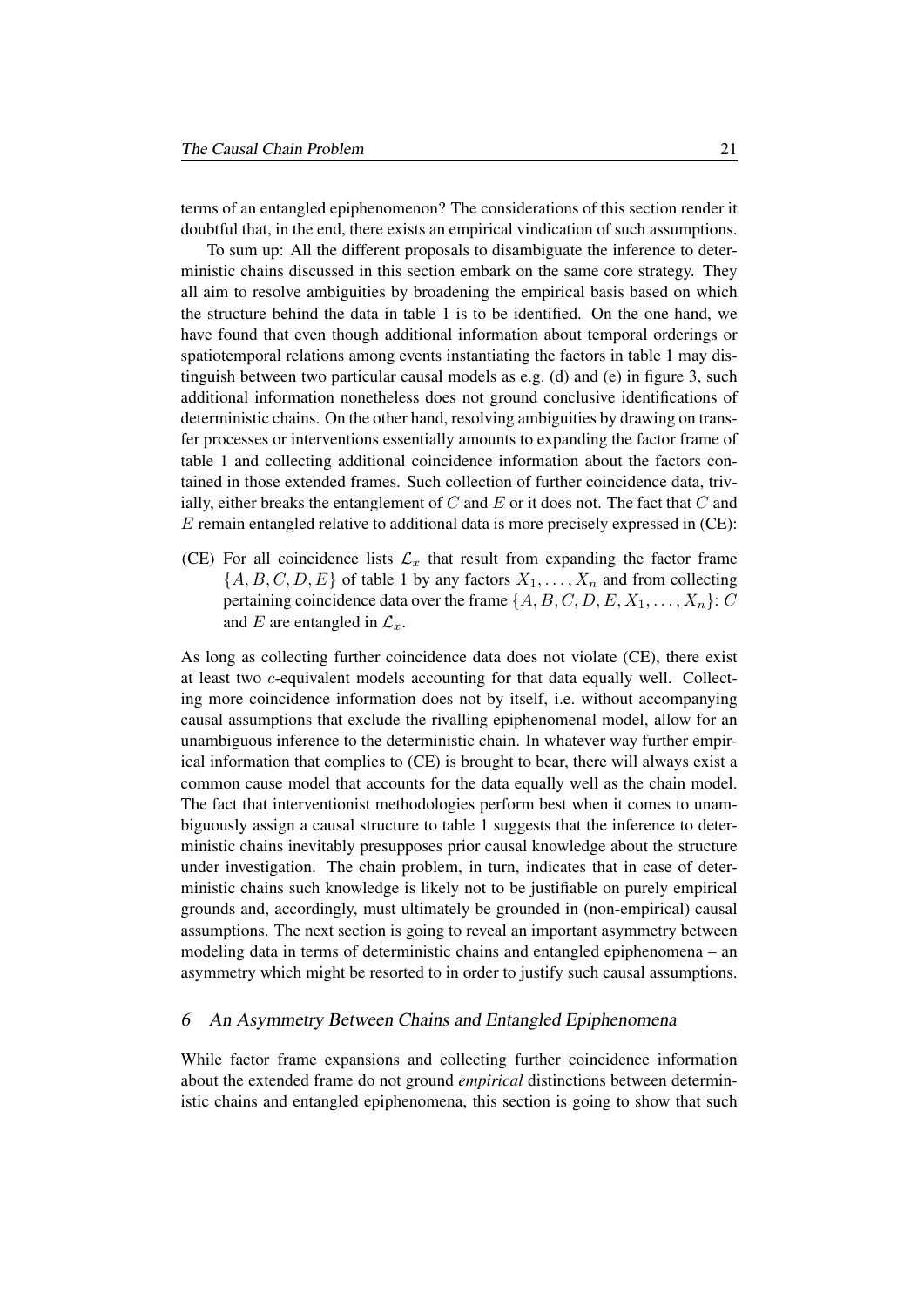expansions still bring about an important asymmetry between modeling data as given in table 1 in terms of a chain and an entangled epiphenomenon, respectively. In both our exemplary interpretations (I) and (II) of that data an utterly simplistic causal structure is assumed to regulate the behavior of the factors in  $\mathcal{F}_1$ . Real cars can be started in manifold ways, each of which involve many more factors than merely the turning of a starter key or the short-circuiting of a cable. The same holds for power supplied houses. The mere operating of power stations is commonly neither sufficient nor necessary for the power supply in houses. It takes a sophisticated infrastructure to bring the electricity to the consumers and generators or batteries can supply any houses, not just *b*, with power.  $\mathcal{F}_1$  is extendable in manifold ways when it comes to generating a more realistic scenario with respect to our examples. Against the background of interpretation  $(I)$ ,  $\mathcal{F}_1$  is extendable by, say, the factors:

- $G =$  Starting the engine by use of jumper cables
- $H =$  Starting the engine by use of a mechanical starting device
- $I =$  Transmission of an electrical impulse to the spark plug.

The thus extended factor frame shall be labeled  $\mathcal{F}_2$ . In contrast to interpretation (I),  $\mathcal{F}_1$ , when interpreted according to (II), is e.g. extendable by the following factor:

*L* = Power production by the generator in *a*.

This expansion of  $\mathcal{F}_1$ , interpreted in terms of (II), will be referred to as  $\mathcal{F}_3$ .

The expansions of  $\mathcal{F}_1$  to  $\mathcal{F}_2$  and  $\mathcal{F}_3$  differ in an important respect: The expansion of  $\mathcal{F}_1$  to  $\mathcal{F}_2$  is *structure-conserving*, whereas the same does not hold for the expansion of  $\mathcal{F}_1$  to  $\mathcal{F}_3$ . The feature of the graphs (d) and (e) which is characteristic for the chain problem is the entanglement of  $C$  and  $E$ . This entanglement is conserved when  $\mathcal{F}_1$  – interpreted along the lines of (I) – is expanded to  $\mathcal{F}_2$ . It is not only conserved upon expanding  $\mathcal{F}_1$  by  $G$ ,  $H$ , and  $I$ . *Every* factor that is newly introduced into a deterministic chain as (d) and that is part of a minimally sufficient condition of  $C$ , is part of a minimally sufficient condition of  $E$  as well. Whatever determinant of C is introduced into structure (d) above the C vertex, it is a determinant of  $E$  as well. This follows from the mere structure of causal chains. In contrast to the structure-conserving expansion  $\mathcal{F}_2$  of  $\mathcal{F}_1$ , expanding  $\mathcal{F}_1$ – interpreted along the lines of  $(II)$  – to  $\mathcal{F}_3$  *suspends the entanglement* of C and E. For relative to such an expansion there will be cases in which house *a* is power supplied while house *b* is not, for instance, when neither of the two power stations operate, the generator in *b* is out of order, yet house *a* is supplied with electricity by its own generator L. Accordingly, L is a determinant of C but not of E. In case of interpretation (II), hence, expanding  $\mathcal{F}_1$  supplements our data in table 1 by additional coincidences to the effect that the entanglement of  $C$  and  $E$  is suspended. This yields a coincidence list that is unambiguously assignable to an (ordinary) epiphenomenon.

This difference with respect to expansions of chains and epiphenomena can be nicely illustrated by graphical means. Graph (d\*) of figure 7 represents a possible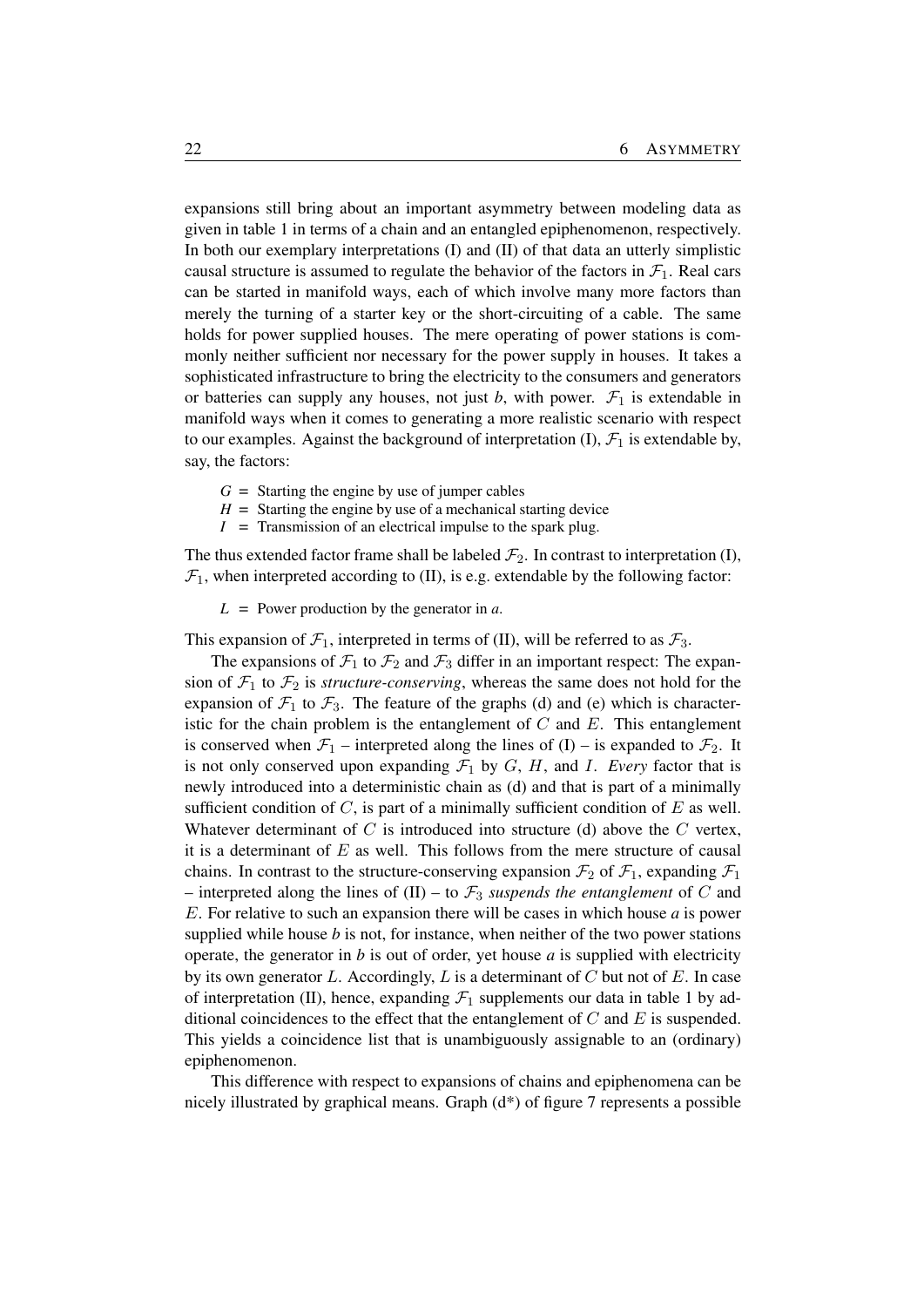

Fig. 7: Two possible expansions of graphs (d) and (e) in figure 2. Every determinant of  $C$  introduced into (d) above the  $C$  vertex, necessarily, is a determinant of  $E$ . The same does not hold for (e).

expansion of (d) which demonstrates that every determinant of C which is newly introduced into (d) is a determinant of E as well. Take, for instance,  $X_6$  in (d\*).  $X_6$  is part of a minimally sufficient condition of C, *viz.*  $X_1X_6$ . Accordingly,  $X_6$ is moreover part of a minimally sufficient condition of  $E$ , *viz.*  $X_1X_4X_6$ . Contrary to the chain, an epiphenomenal structure does not necessitate newly introduced determinants of C to be determinants of E as well.  $X_1$  in (e\*) is a determinant of C but not one of E.

Of course, there again is an entangled epiphenomenon that is c-equivalent to (d\*). Nonetheless, chains and entangled epiphenomena differ with respect to expansions of their factor frames. While chains *necessarily* conserve entanglements across all factor frame extensions, entangled epiphenomena *do not necessitate* the persistence of entanglements. The retention of entanglements across arbitrary factor frame or model extensions is a characteristic feature of deterministic chains. In every deterministic chain there are at least two entangled factors whose entanglement subsists across all extensions. That is, such entanglements are necessary conditions for a respective coincidence list to be the result of a causal chain. The same does not hold for epiphenomena. Even though certain factors may be entangled in epiphenomenal structures – as graph (e) demonstrates –, these structures do not necessitate such entanglements to be permanent.

Therefore, even though modeling a coincidence list as the one in table 1 in terms of a chain or an epiphenomenon is equally warranted by table 1, it makes a difference whether somebody causally analyzing that data takes it to be generated by a chain or by an epiphenomenon. In order to clearly bring out that difference let us picture two different experimenters investigating the structure behind table 1 – Fennella and Shamus. Assume that Fennella assigns chain (d) to table 1 and Shamus models that data in terms of epiphenomenon (e). Both Fennella and Shamus equally account for table 1. Fennella, however, not only provides a causal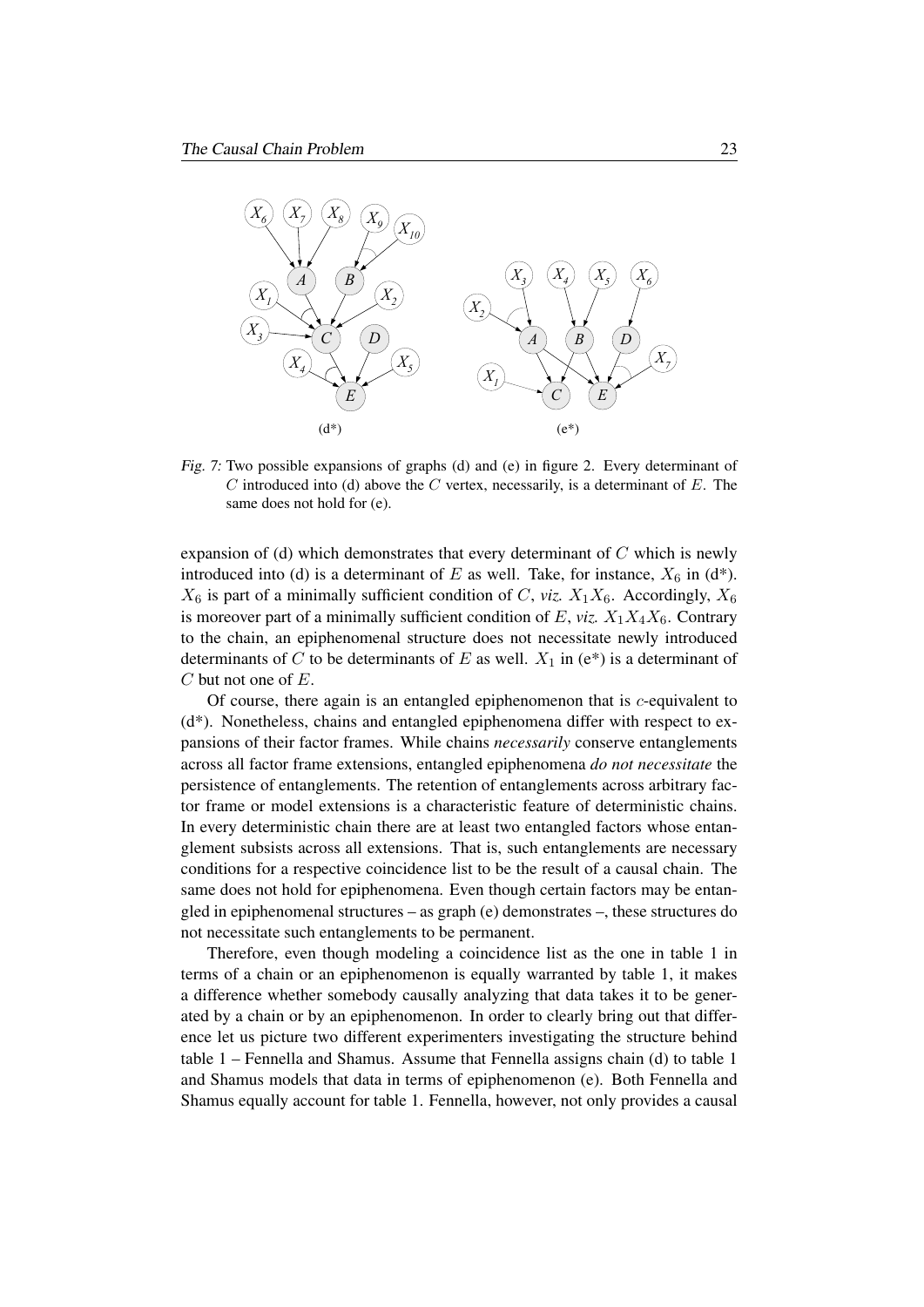model that adequately accounts for that data, but moreover assesses that no factor newly introduced into her model in the course of further analysis of the structure behind table 1 will resolve the entanglement of  $C$  and  $E$ . Put differently, Fennella does not only claim the causal dependencies to subsist that are stated in (d), but thereby also claims (CE). Accounting for the data in table 1 in terms of (d) implies (CE). In contrast, by assigning the entangled epiphenomenon (e) to table 1 Shamus merely states the dependencies expressed in (e). He remains completely non-committal with respect to (CE). (e) does not imply (CE). Hence, taking a coincidence list as 1 to be generated by a chain is a *stronger claim* than modeling the causal structure behind table 1 in terms of an epiphenomenon.

Now, let us assume that Fennella and Shamus embark on further analysis of the causal structure behind table 1. That is, they extend the factor frame  $\mathcal{F}_1$  and collect new coincidence data on the factors in the extended frame. Continuously broadening the empirical basis of their study in this vein, trivially, brings about either of two scenarios: The entanglement of  $C$  and  $E$  is not suspended – scenario  $T_1$  – or the entanglement of C and E is suspended – scenario  $T_2$ . If the latter scenario obtains, i.e. if an extension of  $\mathcal{F}_1$  leads to the discovery of a determinant of C which is not at the same time a determinant of  $E$ , the structure behind the behavior of the factors in  $\mathcal{F}_1$  is proven to be epiphenomenal. Accordingly, Shamus's model is proven to be correct, whereas Fennella's is falsified. Suppose, however, further investigation into the causal structure behind  $\mathcal{F}_1$  does not reveal a previously unknown factor that suspends the entanglement of C and E, i.e. suppose  $\mathcal{T}_1$  obtains. Both Fennella and Shamus can extend their models such that they account for scenario  $\mathcal{T}_1$ . A continuing entanglement of C and E can be modeled either in terms of a chain or of an epiphenomenon. However, Fennella predicted that  $T_1$  would occur from the beginning, whereas Shamus did not commit himself to either  $T_1$  or  $T_2$ . Thus, finding that  $\mathcal{T}_1$  in fact obtains does not surprise Fennella at all. Fennella's claim (CE) receives empirical support by  $T_1$ . Of course, the mere fact that (CE), which is a logical consequence of Fennella's chain model, is empirically confirmed by  $T_1$  does not prove the chain model to be correct. Scenario  $T_1$  lends equal empirical support to the chain as to the common cause model. Nonetheless, Fennella can straightforwardly account for why  $T_1$  *rather than*  $T_2$  has occurred. In contrast, even though Shamus can suitably extend his original model (e) such that every newly introduced determinant of  $C$  is also a determinant of  $E$ , his epiphenomenal model by itself does not account for why  $T_1$  rather than  $T_2$  has occurred. Maybe Shamus can provide a different reason as to why the extension of the original frame  $\mathcal{F}_1$  did not lead to the discovery of a determinant of C that is not a determinant of  $E$  as well – maybe prior causal knowledge about the process under investigation is available that accounts for why  $T_1$  rather than  $T_2$  has occurred. Without such an independent account for the subsistence of the entanglement of  $C$  and  $E$ , however, finding that this entanglement has not been broken by further data must be somewhat surprising to Shamus. The epiphenomenal model (e) does not provide any reason to expect  $\mathcal{T}_1$  rather than  $\mathcal{T}_2$  to occur.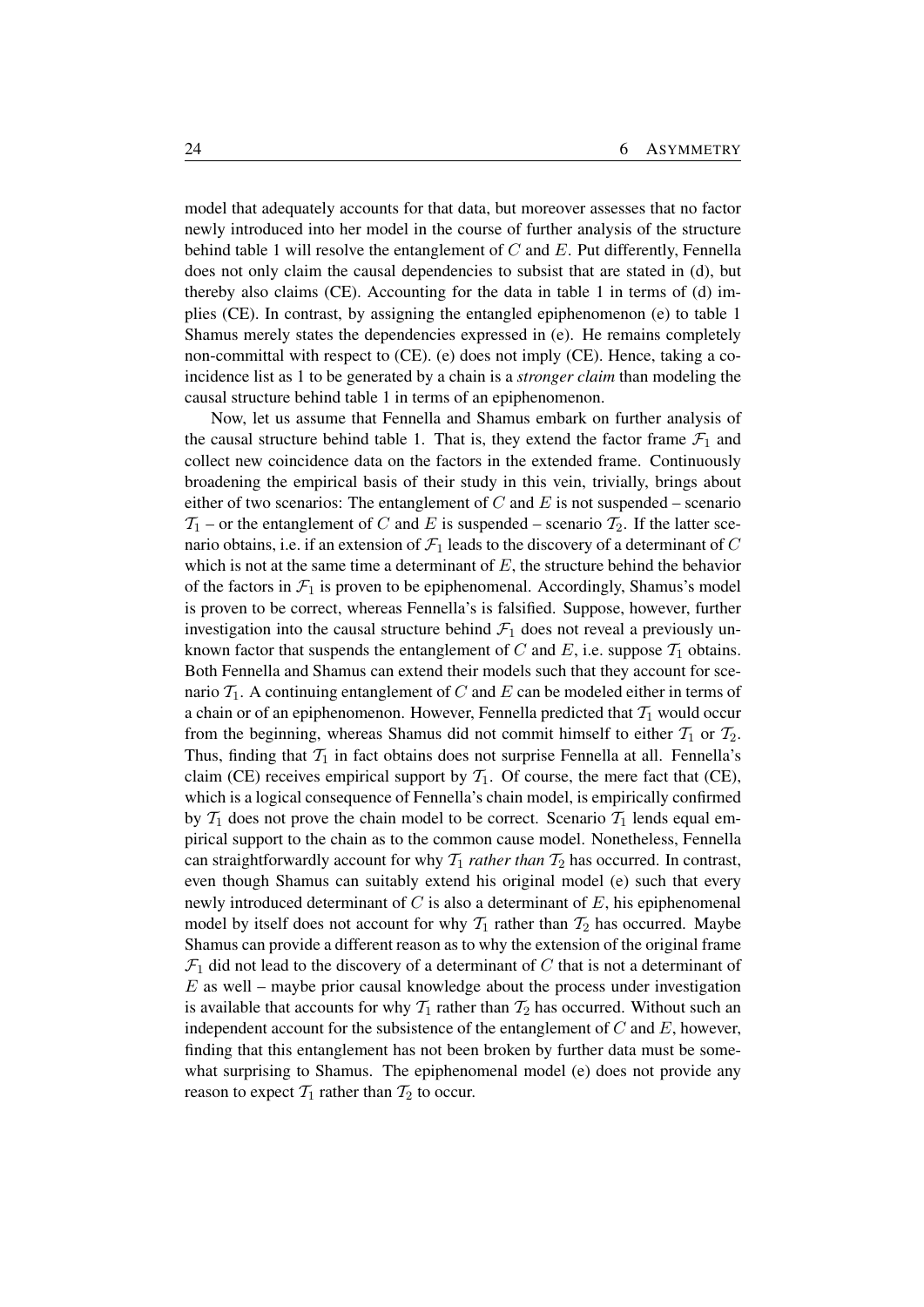That means a chain and an associated entangled epiphenomenon have different implications for expansions of the empirical basis of a causal analysis. This asymmetry might be fruitfully exploited when it comes to choosing between the two models. The previous section has casted doubt on there existing purely empirical reasons that unambiguously call for modeling deterministic data that features at least two entangled factors in terms of a chain. The methodology of causal reasoning that fares best when it comes to inferring deterministic chains arguably is one embedded in an interventionist framework as e.g. propagated by Woodward (2003). Yet, we have seen that interventionist methodologies presuppose a causally entrenched notion of an intervention that excludes one of two possible models that equally account for the entanglement of two factors by assumption. The different implications of the chain and the epiphenomenal model with respect to factor frame expansions could now be taken as grounds on which such disambiguating causal assumptions can be justified. Fennella's chain model implies that scenario  $T_1$  rather than  $T_2$  obtains and, thus, can be said to account for the fact that (CE) holds in our exemplary case. As long as Shamus cannot come up with an account of why  $T_1$  rather than  $T_2$  has occurred that fares equally well as Fennella's, a causal assumption that excludes the epiphenomenal model in the vein of the interventionist framework is well-grounded and justified.

## 7 Conclusion

This paper has answered one question and raised another. It has negatively answered the question as to whether ambiguities of causal reasoning are a peculiarity of causally analyzing (noisy) probabilistic data. Analyzing deterministic structures against ideally homogeneous backgrounds such that deterministic dependencies are exhibited in the data by no means guarantees unambiguous causal inferences. We have found that inferences to causal chains are systematically empirically underdetermined. Whenever deterministic data could stem from a chain, it could equally be the result of a common cause structure. The finding that deterministic chains cannot be positively identified on purely empirical grounds raises the question on what other grounds inferences to deterministic chains could be justified. We have seen that even though chain and associated common cause models are empirically equivalent, they have different implications for expansions of the empirical basis of a pertaining study. These differences could be resorted to in order to justify causal assumptions that allow for a positive identification of causal chains. However, this paper has at best provided some hints at how the inference to deterministic chains could be non-empirically disambiguated. A general account of how causal chains can be conclusively assigned to noise-free deterministic data has to await another paper.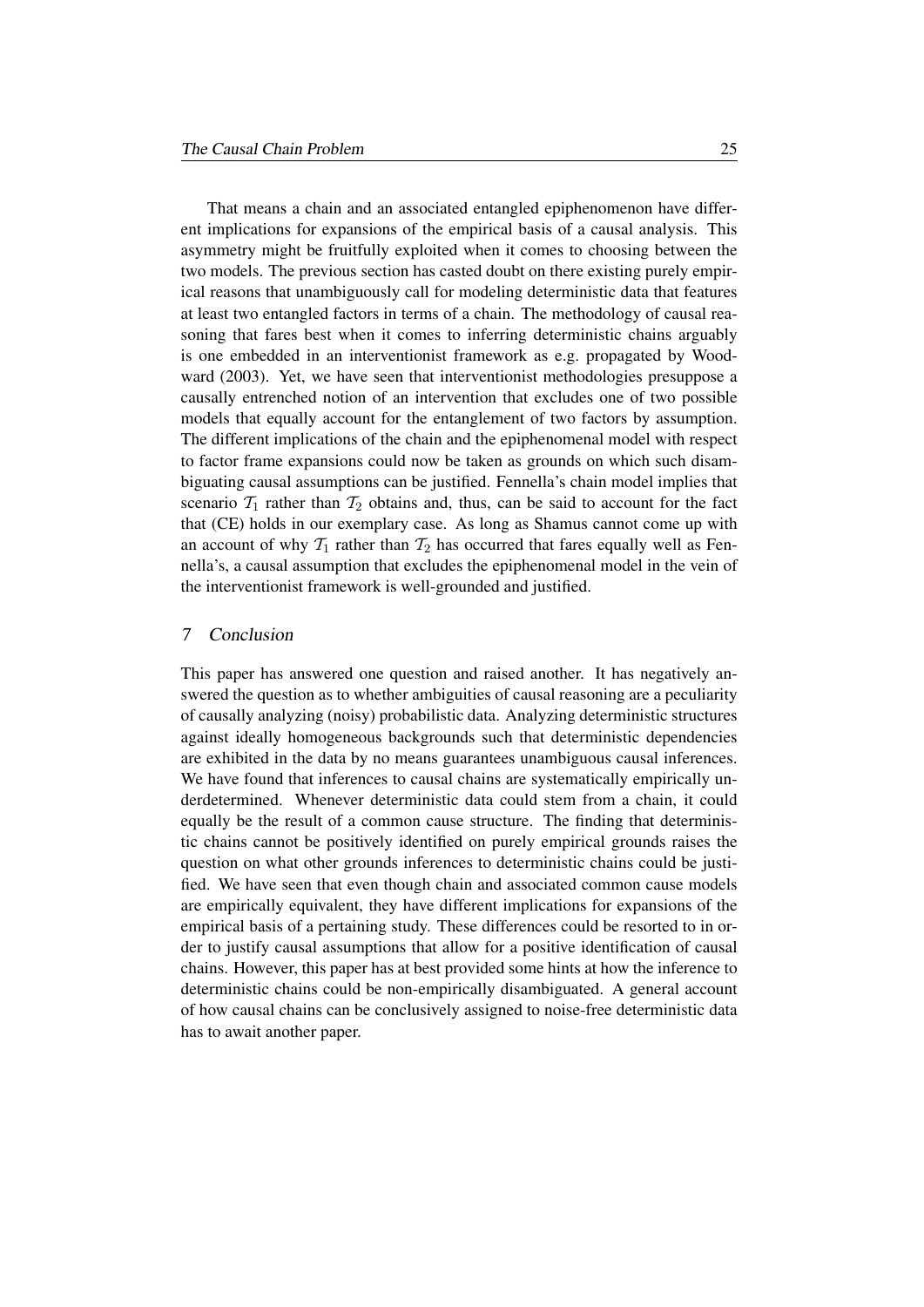## References

| Baumgartner, Michael: Complex Causal Structures. Extensions of a Regularity Theory of<br>Causation, Ph. D thesis, University of Bern 2006.                                                                                                                   |
|--------------------------------------------------------------------------------------------------------------------------------------------------------------------------------------------------------------------------------------------------------------|
|                                                                                                                                                                                                                                                              |
| - Uncovering Deterministic Causal Structures: A Boolean Approach,<br>Synthese<br>(2008).                                                                                                                                                                     |
|                                                                                                                                                                                                                                                              |
| Brand, Myles: Simultaneous Causation, in: Inwangen, Peter van, editor: Time and Cause,<br>Dordrecht: Reidel 1980, 137-153.                                                                                                                                   |
| Brayton, Robert K. and Khatri, Sunil P.: Multi-Valued Logic Synthesis, in: VLSID '99:<br>Proceedings of the 12th International Conference on VLSI Design - 'VLSI for the<br>Information Appliance', Washington, DC, USA: IEEE Computer Society 1999,<br>196. |
| Dowe, Phil: Physical Causation, Cambridge: Cambridge University Press 2000.                                                                                                                                                                                  |
| Causal Processes, in: Zalta, Edward N., editor: The Stanford Encyclopedia of<br>Philosophy, Fall 2007 (URL: http://plato.stanford.edu/archives/<br>$fall2007/entries/caussian-process/$ .                                                                    |
| Frydenberg, Morten: The Chain Graph Markov Property, Scandinavian Journal of Statis-<br>tics 17 (1990), 333-353.                                                                                                                                             |
| George, Alexander L. and Bennett, Andrew: Case Studies and Theory Development in the<br>Social Sciences, Cambridge: MIT Press 2005.                                                                                                                          |
| Glymour, Clark: A Review of Recent Work on the Foundations of Causal Inference, in:<br>McKim, Vaughn R. and Turner, Stephen P., editors: Causality in Crisis?<br>Notre<br>Dame: University of Notre Dame Press 1997, 201-248.                                |
| - Learning the Structure of Deterministic Systems, in: Gopnick, A. and Schulz, L.,<br>editors: Causal Learning. Psychology, Philosophy, and Computation, New York:<br>Oxford University Press 2007, 231-240.                                                 |
| Hausman, Daniel: Causal Asymmetries, Cambridge: Cambridge University Press 1998.                                                                                                                                                                             |
| Huemer, Michael and Kovitz, Ben: Causation as Simultaneous and Continuous, The Philo-<br>sophical Quarterly 53 (2003), 556-565.                                                                                                                              |
| Kistler, Max: Causation as Transference and Responsibility, in: Spohn, W., Ledwig, M.,<br>and Esfeld, M., editors: Current Issues in Causation, Paderborn: Mentis 2001,<br>$115 - 133.$                                                                      |
| Lewis, David: Counterfactual Dependence and Time's Arrow, Noûs 13 (1979), 455–476.                                                                                                                                                                           |
| Mackie, John L.: The Cement of the Universe. A Study of Causation, Oxford: Clarendon<br>Press 1974.                                                                                                                                                          |
| Mahoney, James: Strategies of Causal Inference in Small-N Analysis, Sociological Meth-<br>ods & Research (2000), 387-424.                                                                                                                                    |
| May, Michael: Kausales Schliessen. Eine Untersuchung über kausale Erklärungen und<br>Theorienbildung, Ph. D thesis, Universität Hamburg 1999.                                                                                                                |
| Pearl, Judea: Bayesian Networks: A Model of Self-Activated Memory for Evidential Rea-<br>soning, in: Proceedings of the 7th Conference of the Cognitive Science Society,<br>Irvine: University of California 1985.                                           |
| - Causality. Models, Reasoning, and Inference, Cambridge: Cambridge University<br>Press 2000.                                                                                                                                                                |